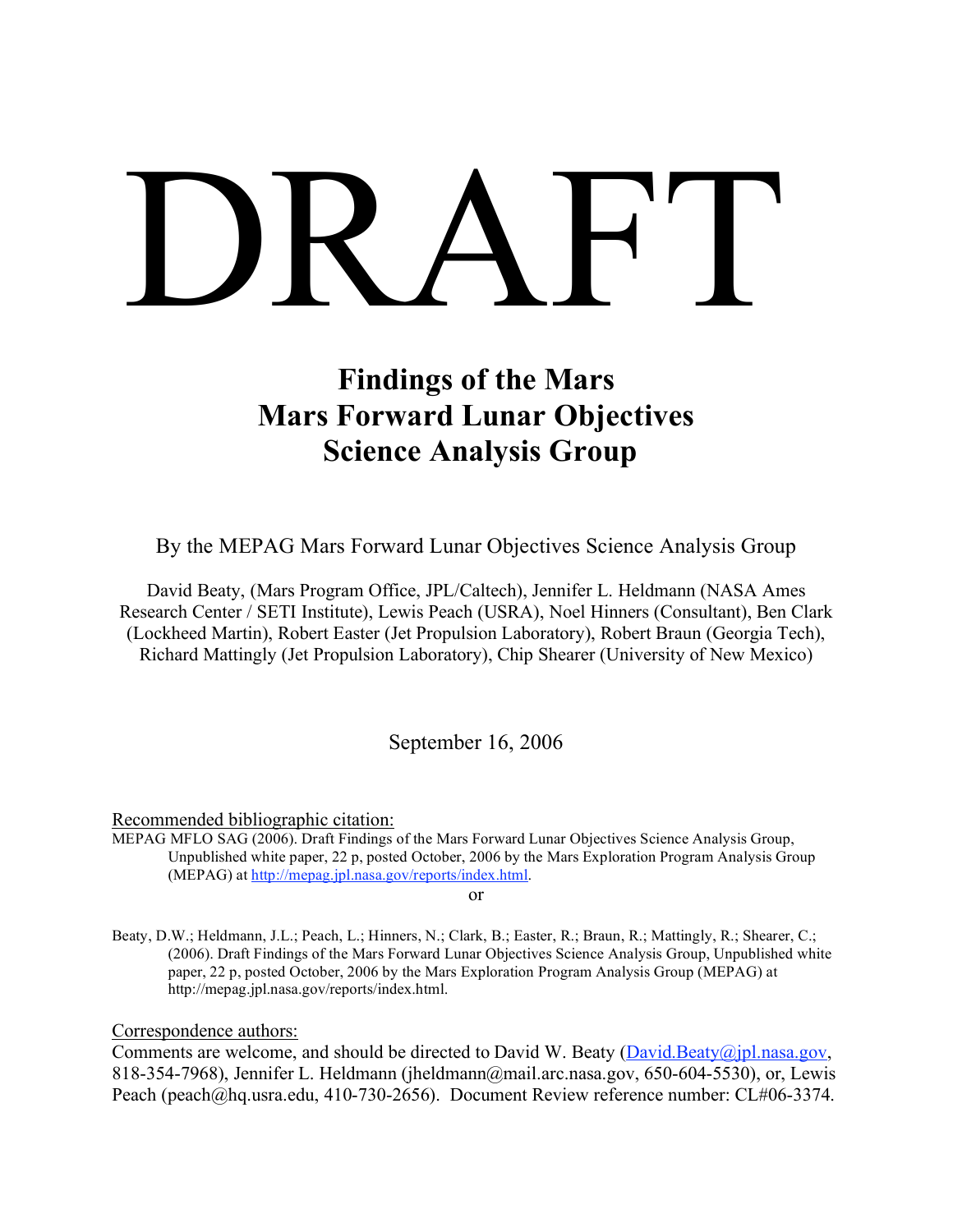# **Executive Summary**

The Mars Exploration Program Analysis Group (MEPAG) has completed a preliminary analysis of the June, 2006 draft list of possible lunar objectives from the perspective of its relevance to preparation for human missions to Mars. MEPAG has reached eight preliminary findings.

- 1) The issues associated with flying crewed missions to the Moon and to Mars are similar in some ways and quite different in others. Thus, only some of the developments/lessons learned associated with human exploration of the Moon will be directly relevant to Mars and a Mars-dedicated program will be necessary to resolve remaining issues.
- 2) Preparing for crewed missions to Mars will involve a four-component program consisting of Mars robotic precursors, preparation work at the Moon, work in LEO, and work done on the Earth. These four components are currently unevenly and incompletely planned.
- 3) The presently-considered lunar program has some relevance to Mars, and this relevance could be increased with revisions to some of the lunar objectives. Proposed rephrasing is described in the appendix to this report.
- 4) Carrying out the lunar investigations under consideration will not lead to a reduction in the requirements in MEPAG Goal IV (Prepare for Human Exploration). Goal IV considers measurements and technology demonstrations that can only be done at Mars.
- 5) There is an uncertain but potentially important relationship between lunar ISRU and martian ISRU that needs further study to enhance the potential of Mars ISRU.
- 6) The primary scientific linkages between Mars and the Moon were recently (2004) evaluated by MEPAG; those linkages are reaffirmed.
- 7) The draft list of lunar objectives is not missing objectives of importance to preparation for Mars.
- 8) The "Preparation for Mars" theme provides a compelling focus for the lunar program. The utility can be maximized by using "Preparation for Mars" as a prioritization criterion for lunar objectives.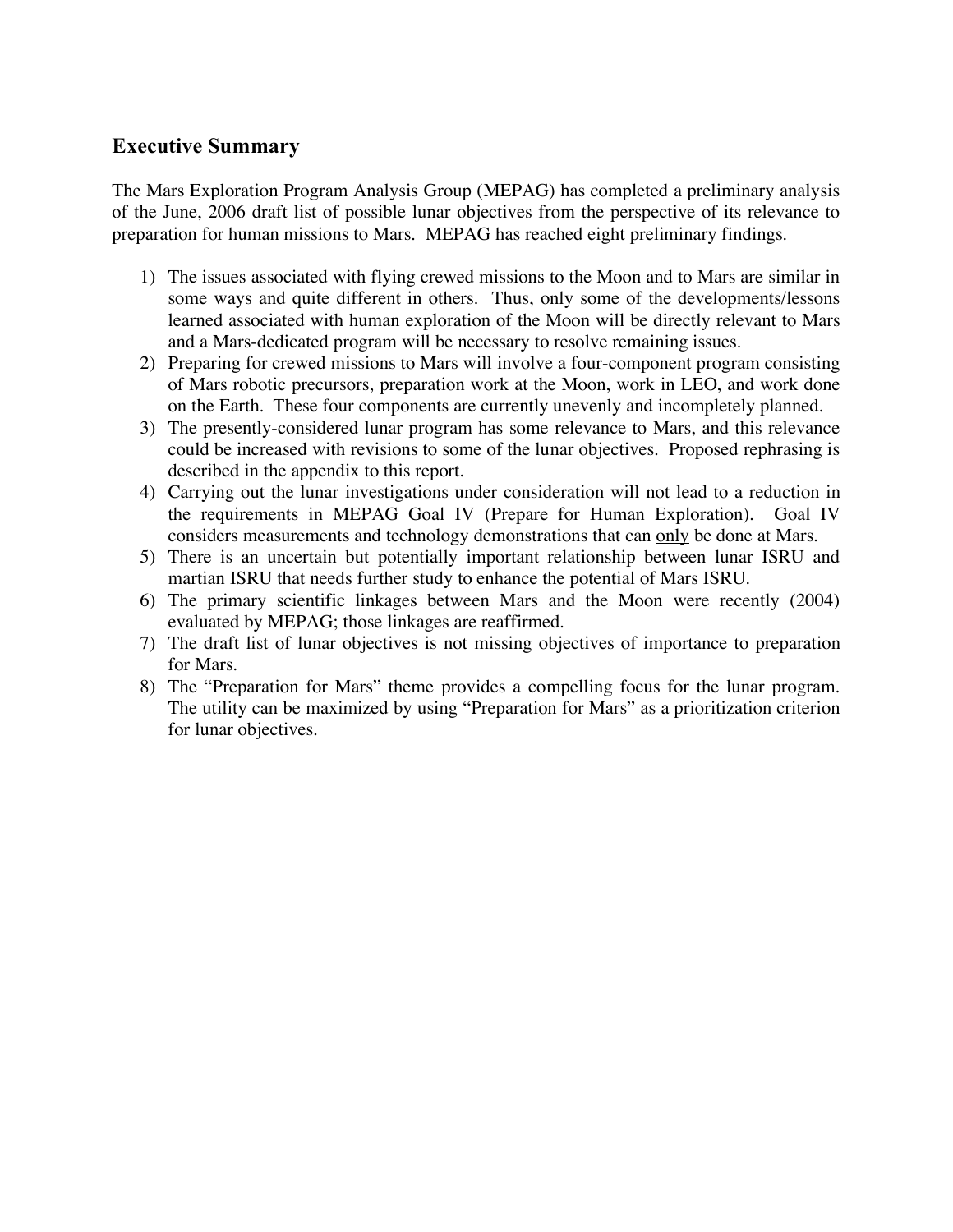# **1. Introduction and Background** (from Jeff Volosin, NASA-HQ)

# **1.1 Purpose**

In late 2005, the NASA Administrator stated that in 2006, NASA would initiate a process to define a compelling story to address two questions: "Why are we returning to the Moon?" and "What are we going to do when we get there?" The Exploration Systems Mission Directorate (ESMD) initiated an effort, with participation from the Space Operations Mission Directorate (SOMD) and the Science Mission Directorate (SMD), to define and implement a process to address these questions. The initial stage of this process focused on the need to facilitate broad community involvement in addressing these questions, identifying key objectives for the lunar exploration program and thus contribute to the development of a more inclusive and comprehensive Global Exploration Strategy. Inputs were to be solicited from academia, international space agencies, and private sector organizations. By collecting and analyzing these data, NASA would then be in a better position to define the role that the United States should play in lunar exploration as well as begin to develop an understanding of potential opportunities for broad cooperation and collaboration in the exploration of space.

# **1.2 NASA Exploration Workshop**

To initiate this process, NASA held an Exploration Strategy Workshop in Washington D.C. in April of 2006. Over 180 engineers, scientists, entrepreneurs, and other exploration experts from the international community attended this Workshop and provided NASA with some initial thoughts on the answers to the two questions posed above, that were captured in the form of Themes and Objectives:

- 1) Why are we returning to the Moon? Captured as lunar "themes" that provide a high-level compelling rationale for a return to the Moon. Example: *Use the Moon to prepare for future human and robotic missions to Mars and other destinations.*
- 2) What are we going to do when we get there? Captured as lunar "objectives" that were defined as a set of closely associated specific tasks that when completely accomplished, would result in a significant accomplishment in at least one of the theme areas defined above. Example: *Characterize impact cratering flux over the Moon's geologic history.*

# **1.3 Additional Inputs**

In addition to this Workshop, NASA solicited independent recommendations for lunar objectives from the public through a Request For Information (RFI) that was open through early May 2006.

# **1.4 Synthesis and Vetting Process**

The result of these two activities led to the identification of 85 proposed lunar themes and over 800 proposed lunar objectives. Since these submissions were provided by many different individuals, NASA next initiated an internal Synthesis Team activity to remove duplication and combine similar proposals. The result of this synthesis effort was the identification of six unique lunar themes and 85 lunar objectives. In an effort to ensure that this resulting set of themes and objectives was thorough and complete, NASA next initiated a series of vetting processes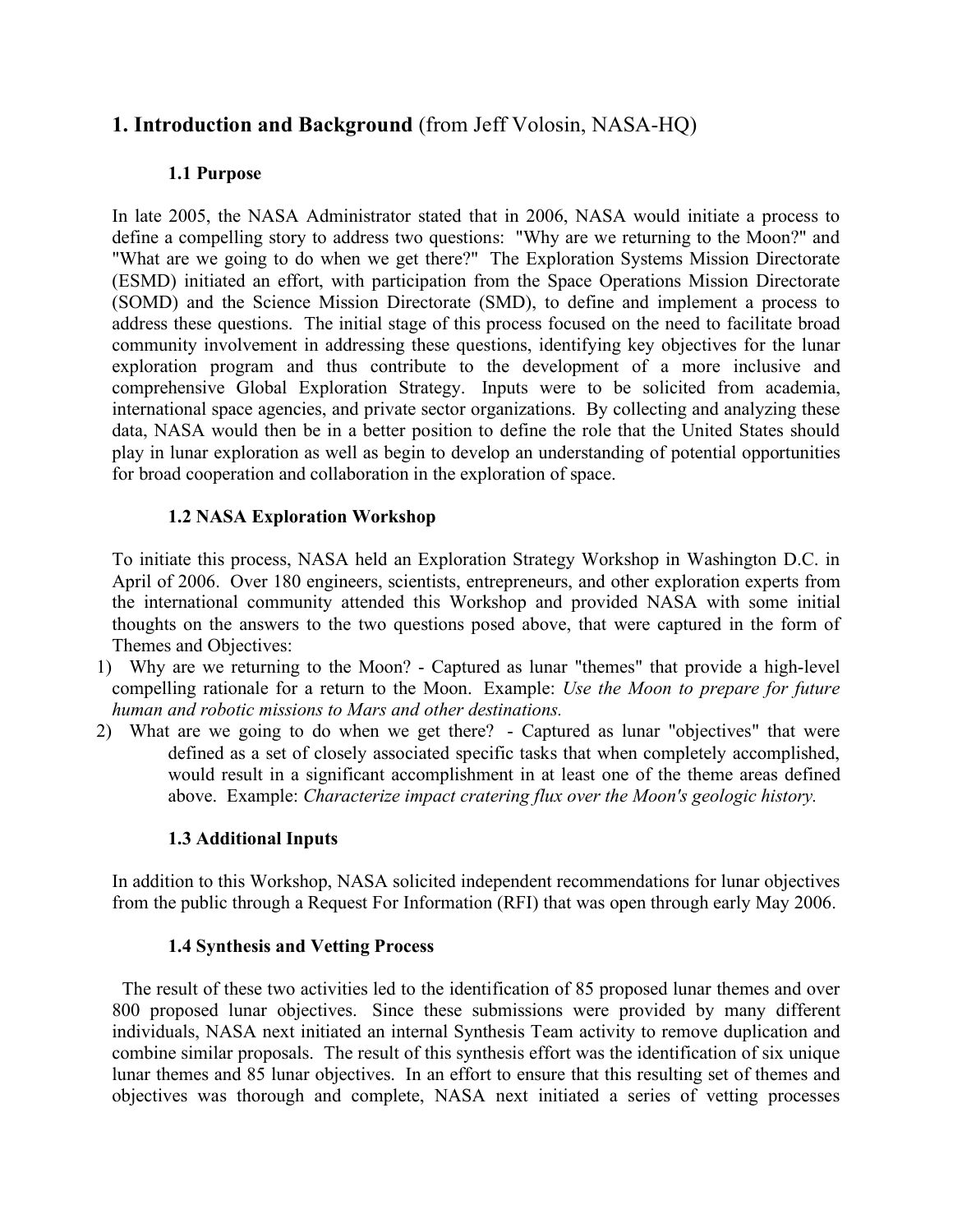utilizing existing specific organizations that represented academic, international space agency and private sector scientific and exploration interests. These organizations included:

- 13 international space agencies
- All 10 NASA Centers
- The Lunar Exploration Analysis Group (LEAG)
- The Mars Exploration Program Analysis Group (MEPAG)
- The Lunar Architecture Team (LAT)
- The Lunar Commerce Roundtable
- The NewSpace 2006 Conference
- The NASA Advisory Council, Space Science Subcommittees
- The Next Generation Exploration Conference at Ames Research Center
- The Space Enterprise Council of the U.S. Chamber of Commerce

#### **1.5 Resultant Product**

The result of this process was the identification of an additional 100 lunar objectives and additional information that could be used to support the six themes identified earlier. As a result of the extensive engagement of the community in this assessment, more than 1,000 individuals had provided inputs to the process.

# **2. Basis for Assessment**

#### **2.1 MEPAG Goal IV Mars Human Precursor Study**

A recent study was conducted by the MEPAG Mars Human Precursor Science Steering Group (MHP SSG) (Beaty et al., 2005) to analyze the priorities for precursor investigations, measurements, and technology/infrastructure demonstrations that would have a significant effect on the cost and risk of the first human mission to Mars. The purpose was to determine, in priority order, the ways in which the risk of a human mission to the martian surface can be reduced by means of robotic flight missions to Mars.

The scope of the MHP SSG study was to analyze the investigations of Mars by precursor robotic missions for the purpose of reducing mission risk/cost and increasing performance of a human mission to Mars. However, in order for a preparatory program to be complete, the following kinds of precursor investigations also need to be considered:

- Investigations that can be carried out at the Moon.
- Investigations that can be carried out in Earth-based laboratories or in Mars-analog field environments on Earth (other than on returned martian samples).
- Investigations of the space environment of relevance to a human mission other than those specifically at Mars.

The MHP SSG considered ONLY robotic precursor missions to Mars. However, the current MFLO SAG study builds upon the work of the MHP SSG in terms of identifying the major risk/cost to a human Mars mission and also opportunities to cost-effectively increase performance. The MFLO study differs from the MHP SSG study in that the MHP SSG study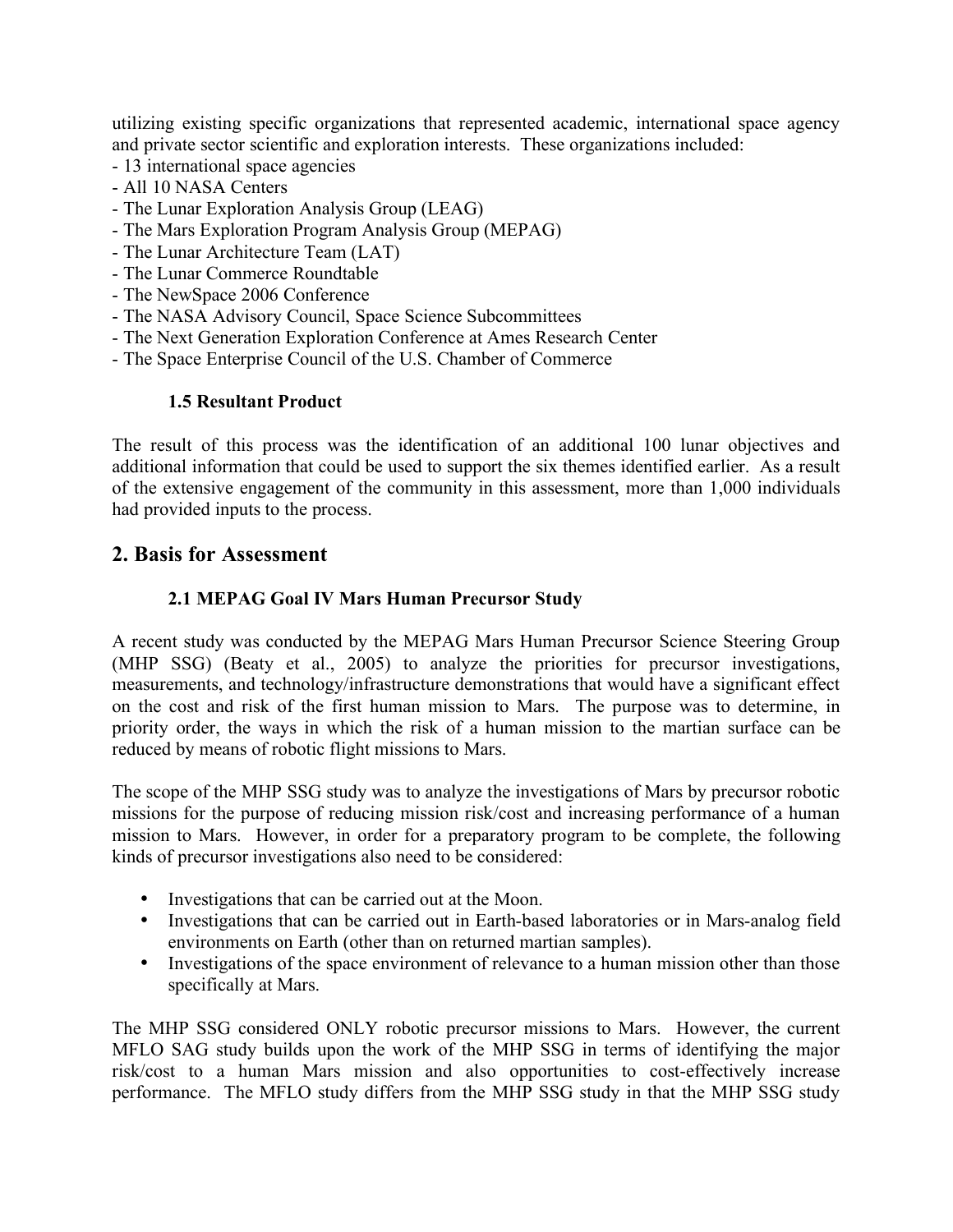considered robotic precursor missions to Mars as preparation for a human Mars mission whereas this MFLO SAG study considers robotic precursor missions to the Moon in preparation for a human Mars mission.

# **2.2 Purpose and Scope of MFLO Review**

ESMD has recently prepared a draft set of themes and objectives for lunar exploration that have been synthesized from several activities, including the NASA Exploration Strategy Workshop and a Request for Information. NASA's formal statement of its strategic goal linking Mars and the Moon is to "establish a lunar return program having the maximum possible utility for later missions to Mars and other destinations". This topic is critically important and will influence the architecture for upcoming lunar exploration.

The purpose of the MFLO review is to evaluate the draft lunar planning from the perspective of eventual application to Mars. MEPAG was thus invited by NASA Headquarters to review the synthesis report and address the following questions:

- 1. Have any themes or objectives been overlooked?
- 2. Are any themes or objectives redundant, hence ought to be combined?
- 3. Are any themes or objectives overstated or unachievable?
- 4. Are the themes and objectives clearly and unambiguously stated?

# **2.3 MFLO Analysis Process**

The MFLO analysis included the following steps:

• An analysis of the primary ways in which human missions to the Moon and Mars are similar and different. This leads to more specificity in understanding which aspects of the lunar program are relevant to preparation for Mars.

• An evaluation of the priority of the draft lunar objectives from a Mars perspective. The list was prioritized in two ways: Relevance to "Prepare for Mars" (referring primarily to preparation for human Mars missions) and relevance to "Understanding Mars" (referring primarily to scientific knowledge regarding Mars as a planetary system).

• As needed, revising the lunar objective statements to make them appropriately Mars-relevant.

The team further considered:

• Does the conduct of the lunar program in any way allow us to reduce the requirements of MEPAG Goal IV (Preparation for Human Exploration)?

• What is the best way to maintain a Mars focus within the lunar planning structure?

# **2.4 MEPAG Validation Process**

The MFLO assessment was conducted on a time scale of two weeks by a small 'tiger-team' that had extensive involvement in the development of the recent analysis of MEPAG Goal IV. Because of the timing, it has not yet been possible to carry out MEPAG's normal vetting process,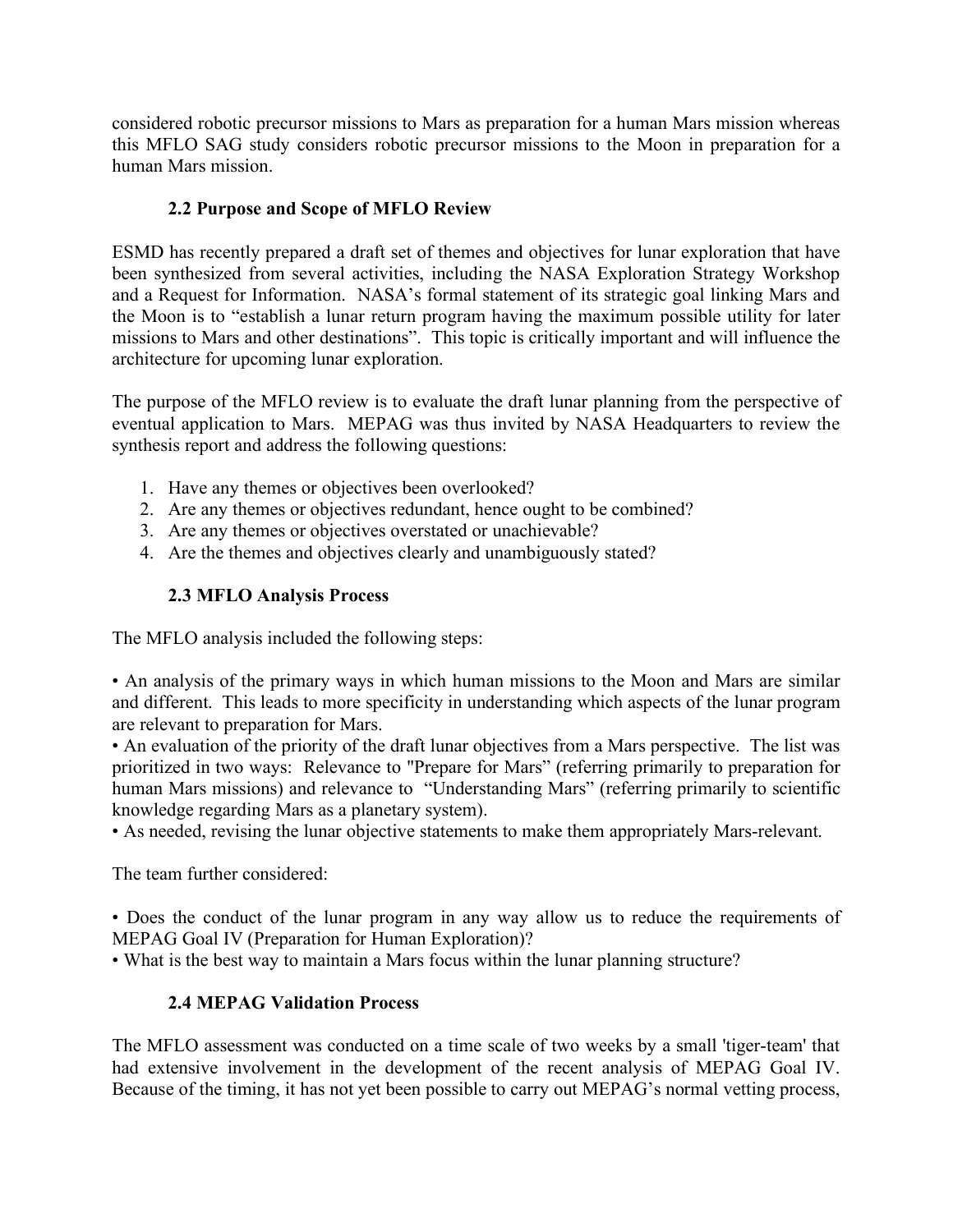so this should be considered an interim assessment.

The MFLO study will be vetted with the Mars community, however, through the standard MEPAG procedures. The initial findings of the MFLO SAG will be presented to the community at the upcoming MEPAG meeting in Washington, D.C. (January 2007). Community members will then have the opportunity to comment on the MFLO findings. These comments will be evaluated and incorporated as appropriate by the MFLO study team. Once the findings reach a state of consensus then the white paper will be published as an official MEPAG document.

# **3. Comparison of Human Missions to the Moon and Mars**

In order to analyze the ways in which the various aspects of the lunar exploration program might be beneficial to Mars, it is helpful first to compare and contrast the essential aspects of missions to the two destinations.

# **3.1 Primary similarities between crewed missions to the Moon and Mars**

The primary similarities that provide a basis for designing lunar systems with maximum utility for eventual application to Mars human missions are discussed here. Such utility is two-fold: 1) physical systems designs, the basic elements of which can be applied with customization to Mars and 2) relevant operational experience.

- A. The most obvious similarity is the mutual need for high reliability life support systems as neither environment has the requisite water, atmosphere or food to sustain a crew on the surface. Thus for both destinations life-support must be provided for the full mission duration which includes both round-trip transit and surface stay-time. For the Moon it is feasible and practical, relatively speaking, to use a "brute force" system of supply and resupply with attendant disposal of used resources. In theory such an approach is also possible for Mars. However, the cost of delivering mass to and from Mars is so much greater, and the mission opportunities, which are limited by orbital mechanics, are so infrequent, that it may be mission limiting if alternatives cannot be developed. Such alternatives include closed-loop or nearly-closed-loop life support systems and, eventually, ISRU (in situ resource utilization). Both of these techniques, while not essential, would enhance long-duration lunar outpost missions. It is doubtful that a Mars mission architecture which was dependent upon these technologies would ever be undertaken without having first demonstrated "proof of concept" for these techniques in a prior application (not necessarily on the Moon - some could be done on Earth and the International Space Station (ISS)).
- B. Sustaining the health of crews is essential for survival and for effectively attaining mission goals. Operating for prolonged periods in low-gravity  $\sim 1/6$  Earth gravity for the Moon and  $\sim$  1/3 Earth gravity for Mars), exposure to cosmic and solar radiation and exposure to pervasive dust are environmental conditions common to both the Moon and Mars. They differ only in degree. The long-duration implications of lunar gravity are unknown, as are the implications of martian gravity. Human exploration of the Moon will provide the first good, long-duration, data point between micro-gravity (ISS) and 1 g (Earth) which will go a long way towards understanding the implications of Mars gravity and for developing any needed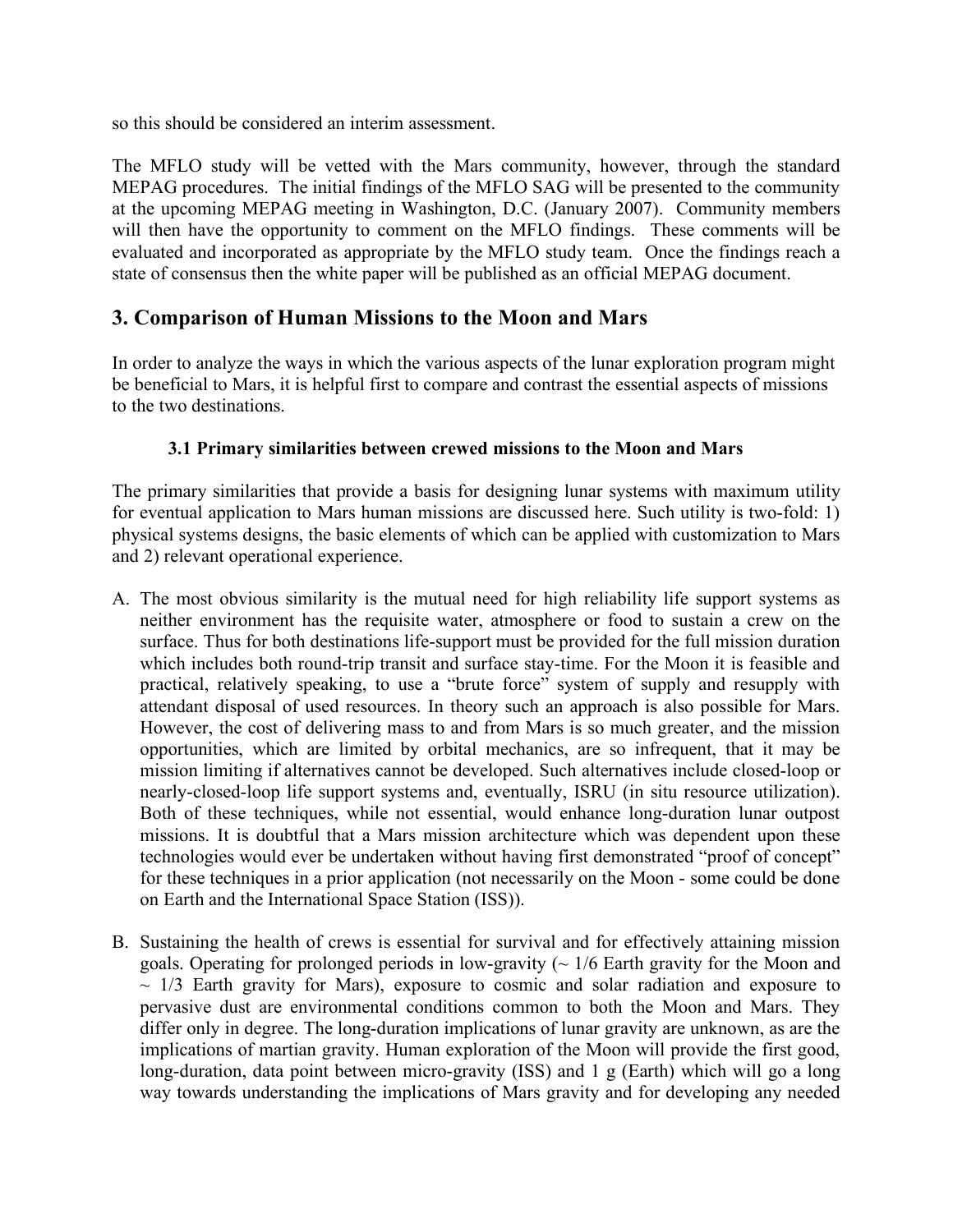counter-measures to mitigate serious physiological de-conditioning issues and help assure human health for long duration missions to Mars. Radiation is another matter of serious concern for the human exploration of space. Techniques developed for constructing radiation shielding on the Moon, using native (regolith) materials, the attendant computer models and improved understanding of the biological effect of high-Z cosmic rays can be directly transferred to Mars missions. The effects of lunar vs. martian dust is more problematic as both the chemical and physical characteristics of the dust are grossly different in the two environments. However, lessons learned in ameliorating both mechanical and physiological effects of lunar dust will produce a cadre of engineers steeped in the discipline of developing seals, filters, cleansing techniques, and overall less-susceptible mechanical and electrical designs. Similarly, physiologists must understand the implications of the inevitable crew inhalation of micron and sub-micron dust particles, of irritation of eyes and mucous membranes and of possible chemical reactivity (probably more serious on Mars with its known highly oxidizing dust).

- C. Potential health hazards go beyond those which may be induced by gravity, radiation and dust. Judged by some to be the most challenging for a Mars mission are the psychological factors induced by a two-to-three-year isolation from home, with no quick abort possible and, relative to lunar missions, a greater likelihood of medical emergencies. While no simulation or lunar mission can impose the reality of "no early return", long-duration lunar missions can aid in developing work/recreation/social interaction schemes designed to maintain a healthy mental outlook. And even in the lunar case, there could well arise medical emergencies which cannot be resolved with a three to four day abort to Earth. It, like launch vehicle losses, is simply a question of time.
- D. Surface infrastructure and support requirements such as EVA (extravehicular activity) space suits, mobility systems and habitats are common elements of all Moon and Mars sortie and outpost missions. Again, designs will differ in detail yet the commonality of fundamental requirements for ease and flexibility of crew motion, reliable and repairable mobility systems and for highly functional yet homey, personalized habitats argues for high potential relevance.
- E. Both Moon and Mars exploration programs need development of greater launch capacity and larger power systems than currently exist. While solar cells and fuel cells can in theory supply some of the needs, the development of nuclear surface power for lunar applications will be directly useful on Mars, especially if ISRU becomes practical; in fact, nuclear power may be enabling for ISRU, which in turn, is also likely enabling to long-term, sustainable human exploration.
- F. Concerning scientific exploration per se, the basic techniques of geological and geophysical field research are well known and common to all planetary body explorations. They are fundamentally variants of what has been done on Earth and as was demonstrated on Apollo. New, however, is the potential for a significantly enhanced integrated robotic/human exploration. Long geophysical traverses, remote sampling and robotic assistants to do the drudge work and go into potentially hazardous locations are but a few examples of what can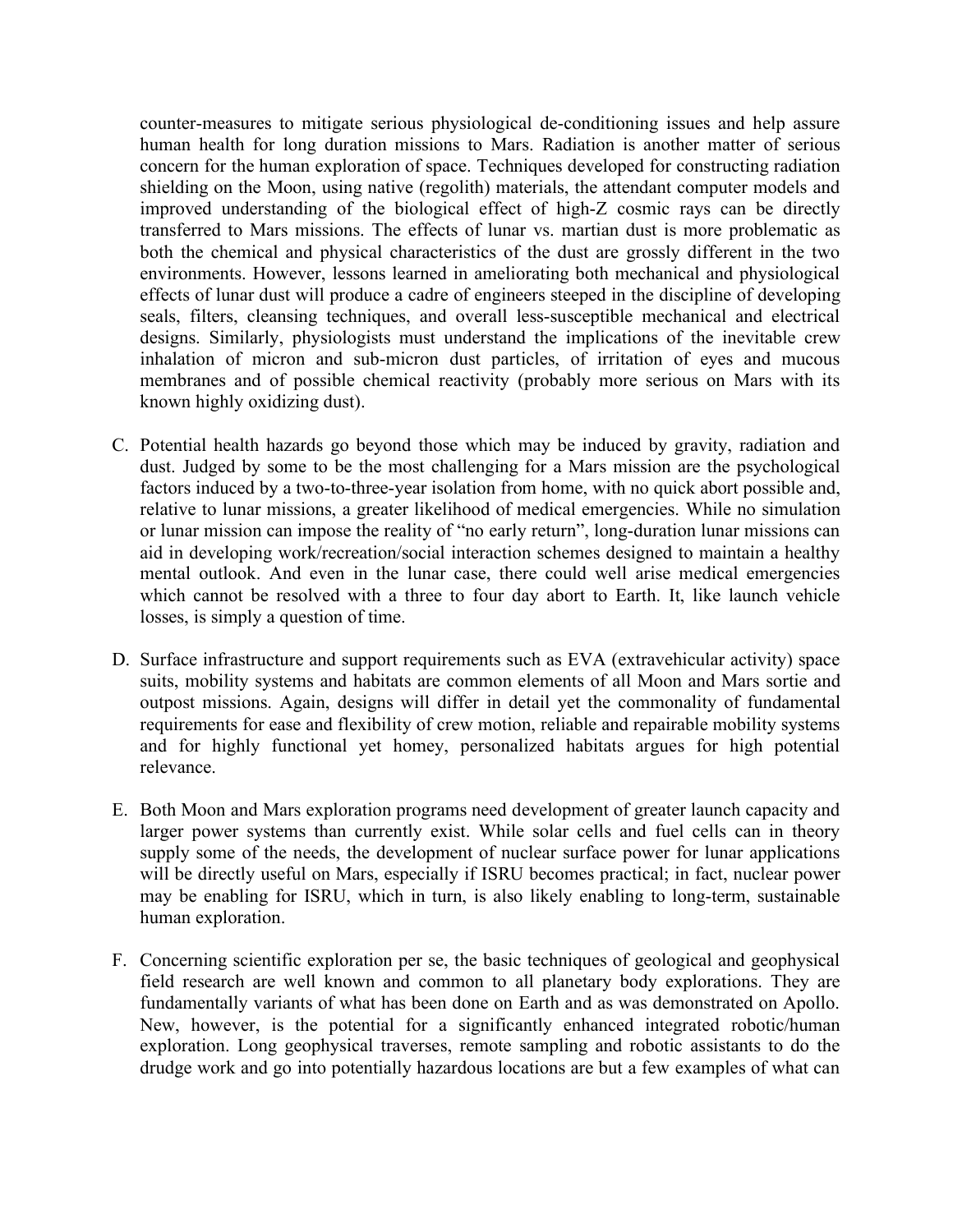and ought to be done. Such an integrated approach will be valuable in lunar exploration but likely more so on Mars given the much higher cost per unit time of astronaut work.

A common theme runs through "primary similarities": to best prepare for eventual Mars human exploration, a constant awareness of and accommodation of the requirements for Mars must become part of the everyday thinking of lunar exploration. Even if some Mars "requirements" add incremental cost, the long-term payoff may well justify that investment. It is also likely that such investment will result in a more effective and productive lunar exploration.

#### **3.2 Primary differences between crewed missions to the Moon and Mars**

- A. Both Mars and the Moon have very dry, rocky, dusty terrain and both have a lower gravity field than Earth. But the martian gravity level at its surface is more than twice that of the Moon, so that the relatively heavy portable life support systems (PLSS) built into spacesuits that were used in the Apollo missions would be far too heavy for use on Mars.
- B. Mars also has a sensible atmosphere, which profoundly affects the engineering challenges of safe entry, descent and landing (EDL) as well as operations on the surface. The EDL phase of landed missions for Mars requires an aeroentry heat shield with thermal protection of the aft-body. All Mars missions to date have also used a large disk-gap band parachute deployed at supersonic velocities to further reduce the entry velocity. Retrorockets have been used for terminal propulsion, augmented by crushable legs or air bags. In many areas of Mars, the population of angular rocks is very high. On Mars, high near-surface winds must be accounted for in this terminal descent system.
- C. The presence of an atmosphere and further distance from the Sun moderates temperature swings on Mars. On the Moon, peak daytime temperature of soil can reach +120 deg C or more, i.e., higher than the *boiling* point of H<sub>2</sub>O. On Mars, excursions above the *freezing* point of H<sub>2</sub>O are brief, restricted in both location and season. The day-night temperature swings on the Moon are about 300 deg C in amplitude, whereas on Mars diurnal cycles vary by 60 to 100 deg C.
- D. Lunar dust sticks to cloth because of the Velcro-like action of glass blebs on the surfaces of grains created by relentless bombardment by hypervelocity micrometeoroids. Small meteoroids encountering Mars are ablated and slowed in the martian atmosphere before reaching the surface. On the other hand, the martian dust is a far finer grain size than lunar regolith, presumably because of being created by a combination of physical and chemical weathering. Dust devils are common in many places on Mars, but absent on the Moon. Methods of filtration and cleaning to mitigate dust may be somewhat different, but could also have important similarities. Rovers on Mars have gotten bogged in low bearing-strength soils which so far have not been encountered on the Moon.
- E. The Moon is much closer to Earth in distance and in travel time (although there is not a proportionate reduction in 'propulsion energy requirements' because lunar missions do not benefit from aeroentry, or atmospheric drag, which reduces descent delta-velocity requirements for Mars missions, whereas lunar missions require all-propulsive maneuvers).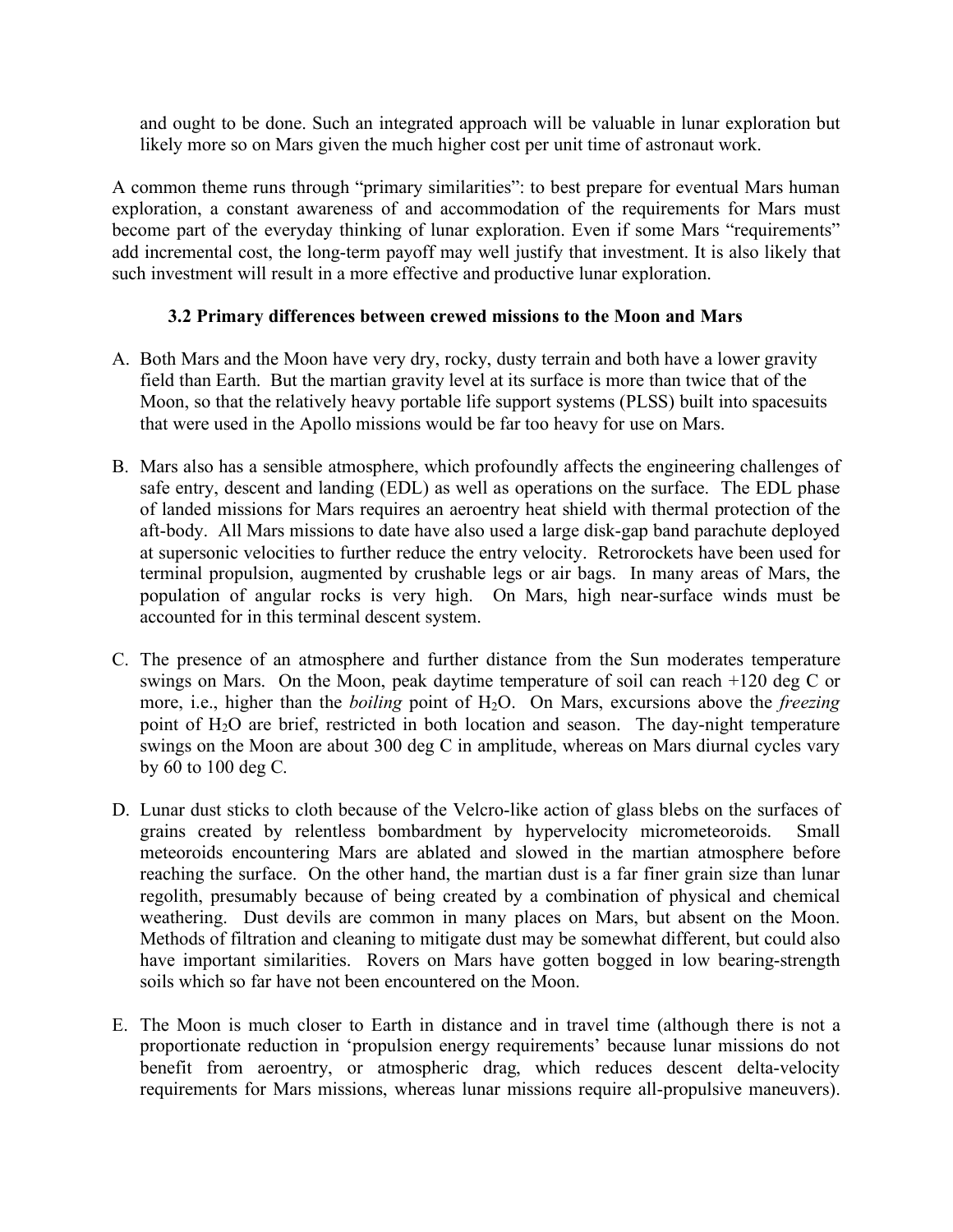Aborting from a lunar mission for reasons of crew safety is quite feasible, as Apollo 13 demonstrated, but aborting a Mars mission is almost out of the question after the first week or so in space, with the exception of forgoing a landing for a long, slow, free return abort. Communications latency to the Moon requires about three seconds in an optimum case, and is not significantly more difficult than delays using geosynchronous satellite links. For Mars, roundtrip light travel time is up to forty minutes, and dips to eight minutes for only a short portion of mission time. Teleoperation of rovers on Mars has proven to be a distinctly different operation mode from the "joysticking" that is possible for rovers on the Moon. For this reason, it is often thought that martian astronauts must have far greater operational autonomy than lunar astronauts have ever been afforded. The long time in space and inaccessibility for resupply for a Mars mission will likely demand closed-loop regenerative processing of life support commodities such as air and water. Such has not been found necessary for Moon, shuttle and space station operations because of their more limited duration missions and reasonably frequent ability to resupply from Earth.

- F. In situ resource utilization (ISRU) at Mars is far different because of the availability of a key ingredient, carbon dioxide, in the atmosphere. Also, water is present in almost all martian soils and ice deposits are likely within a few meters of the surface at many mid and high latitudes on Mars. Neither  $CO<sub>2</sub>$  nor  $H<sub>2</sub>O$  are present at these high levels on the Moon, except possibly in permanently shadowed polar traps. Extraction of lunar oxygen will be from regolith minerals, whereas on Mars it can be from the atmosphere or soil water. The specific engineering systems will be different, but gaining experience in operability of systems requiring access and processing of surface materials at the Moon could demonstrate generic feasibility (or difficulty) of such systems for Mars (see Section 4.4 for a detailed discussion of the special case of ISRU).
- G. Another key difference is the requirement for planetary protection, which is serious for forward contamination of Mars but with even more serious safeguards needed to assure protection against back contamination. Although the Apollo program had some measures in place to achieve these, it was quickly decided that they were not necessary and will not be required in future missions. Because the Moon is sterile, it can provide a useful testing ground, to assess the effectiveness of forward contamination preventative measures. should the lunar program be willing to develop its habitats and spacesuits with this as an engineering requirement.

**FINDING #1. The issues associated with flying crewed missions to the Moon and to Mars are similar in some ways and quite different in others. Thus, only some of the developments/lessons learned associated with human exploration of the Moon will be directly relevant to Mars and a Mars-dedicated program will be necessary to resolve remaining issues.**

#### **3.3 Preparation for Mars Exploration**

Preparing to send humans to Mars within acceptable risk standards will require a variety of precursor development work. We can organize this development work into four distinct portions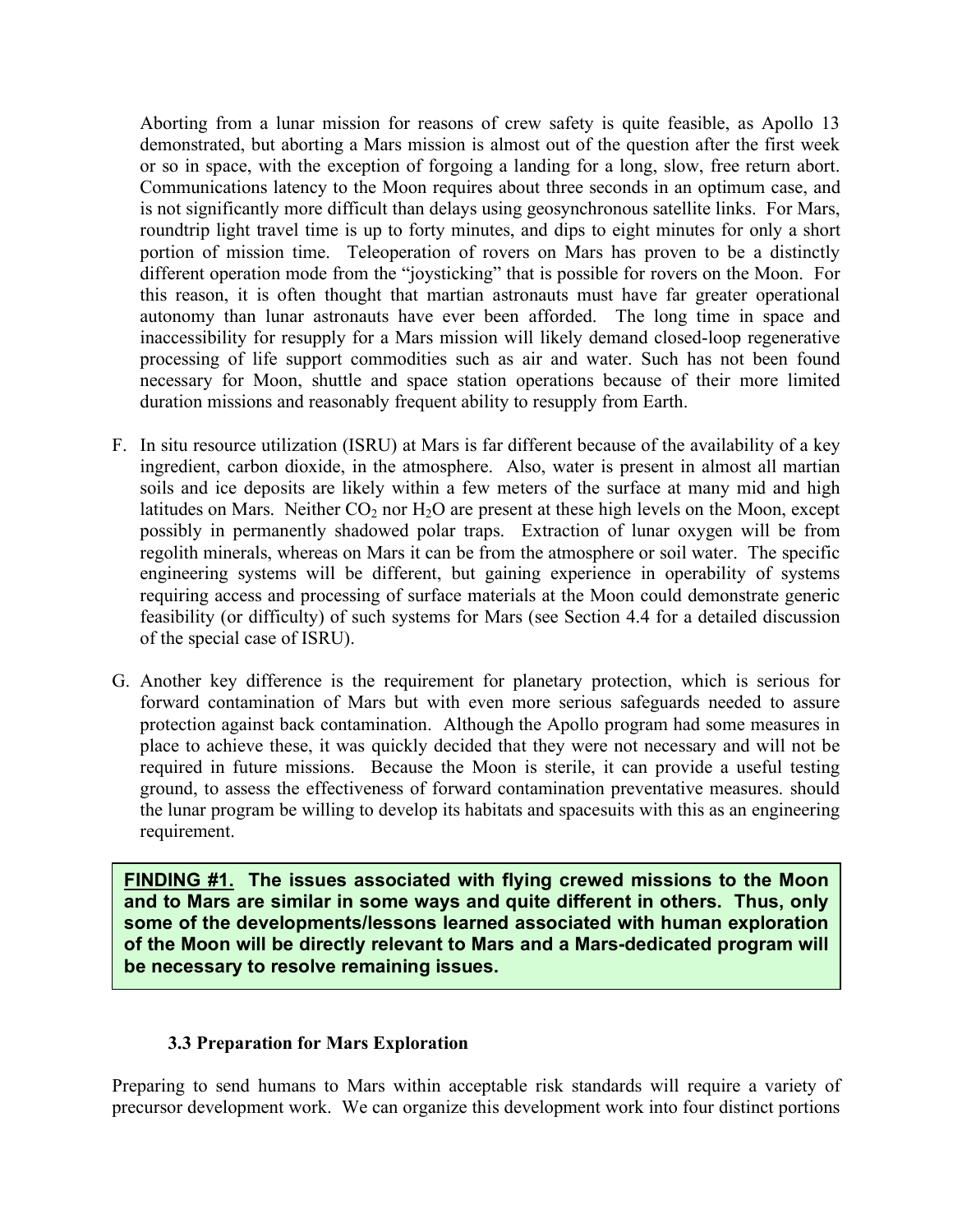according to venue: activities done at Mars, at the Moon, in Earth orbit, and on the Earth. As pointed out by Hinners et al. (2005), there is a well-defined progression in cost across this sequence—doing things at Mars is much more expensive than doing them on the Earth. This derives from the obvious but all-to-frequently unstated fact that as one moves away from Earth, the amount of data and the flexibility of experiment design, testing and re-test progressively decrease and the cost escalates dramatically. We cannot justify acquiring information at Mars if information of acceptable quality and utility can be acquired less expensively on Earth. As an example, experimenting with and developing a closed-loop space-qualified life support system is easier and cheaper to do on Earth followed by first flight demonstration on ISS.

- The NRC's Safe on Mars report (Space Studies Board, 2002), and the MEPAG Mars Human Precursor analysis (Beaty et al., 2005 and Hinners et al., 2005) are recent analyses of the measurements and flight demonstrations required at Mars to reduce the risk of the first Mars human mission to acceptable levels. In the case of the MEPAG analyses, it was assumed that any work that could be done at a lower-cost venue (Moon, LEO, Earth) would not be done at Mars, and was explicitly excluded from consideration. The NRC and MEPAG studies therefore have the form of a 'must-do' list for the Mars part of the problem.
- The present planning exercise regarding the Moon has the form of a large 'could-do' list, which as of this writing had not been distilled to its essential requirements. These various possible objectives are driven by a variety of reasons, only one of which is preparation for Mars. Thus, the standard for evaluating the degree of importance to Mars human preparation is different than for a dedicated Mars mission. We are not asking whether the same objective (from the perspective of Mars) can be accomplished less expensively in LEO or on Earth. It is a given that we will be going to the Moon, and it is up to us to derive as much benefit from the opportunity as possible.
- An analysis of the portion of the Mars preparation activity that could optimally be carried out in low Earth orbit or on Earth has not yet been produced.

It is becoming increasingly clear that a plan describing the full spectrum of activity required to prepare for the conduct of safe human missions to Mars is essential. Even though such a plan would need to be carried out over an extended period of time, and the work would certainly be sponsored by a variety of funding entities (on an international basis), without this we don't have a clear means of knowing how the pieces all fit together, how they relate to each other, and whether there are gaps that are not being worked at all. In particular, this would help us to understand the importance of the various R&D activities taking place on Earth at Mars analog field sites, in laboratories, in engineering test facilities, and by means of computer simulations.

**FINDING #2. Preparing for crewed missions to Mars will involve a fourcomponent program consisting of Mars robotic precursors, preparation work at the Moon, work in LEO, and work done on the Earth. These four components are currently unevenly and incompletely planned.**

# **4. Analysis of Priority of Draft Lunar Objectives to Mars**

# **4.1 Prioritization Scale**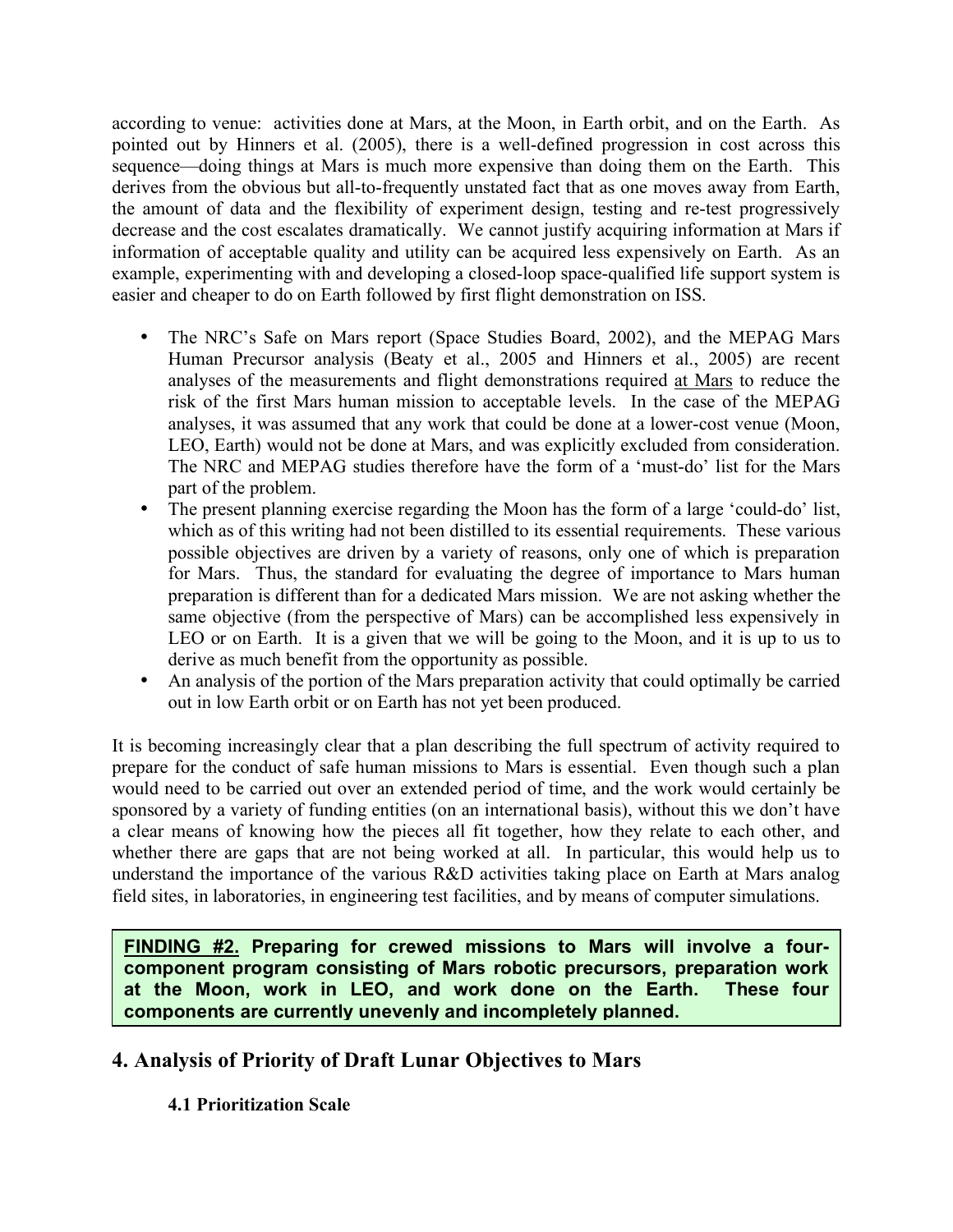In assessing the relevance of the lunar objectives to Mars exploration and science, the MFLO SAG felt that a simple binary response was inadequate and that it is more useful to indicate the **degree** of relevance to Mars; Therefore, a prioritization scale, consisting of the following definitions, was developed and used to rate the degrees of relevancy.

Essential Precursor Requirement  $\Rightarrow$  An activity that must be performed on the Moon, as a precondition to human exploration of Mars, which is considered enabling and therefore is a firm requirement that must be met, and one that might only be achieved through the lunar exploration program.

High Relevance  $\Rightarrow$  An activity that, given the lunar program, could be performed on the Moon as a precursor to Mars exploration, which is considered of sufficient value and priority that it warrants a marginal investment to assure maximum relevance to Mars (i.e., there is a high correspondence between the activity at the Moon and the fidelity of a representative capability that is needed at Mars, and this is seen as a cost effective, and timely means to achieve this goal).

Medium Relevance  $\Rightarrow$  An activity that, while it could be performed on the Moon, might be more effectively accomplished by other means - Earth analogs, space station, robotics precursors, etc. (i.e., there is a less compelling rationale that these activities need to be demonstrated on the Moon, and/or, there may be more efficient (lower costs) or more relevant means (higher fidelity) to achieve these goals).

Low Relevance  $\Rightarrow$  An activity that is of low priority for the 'Mars Human Precursor-Lunar Program' (MHP-LP) that would be better demonstrated by other means. (i.e., demonstrating this on the Moon is of sufficiently low value that this should not be a part of the MHP-LP).

(No score, or 'X')  $\Rightarrow$  n/a - An activity, which while possibly serving other needs, is not seen as relevant to the MHP-LP.

# **4.2 General Relevance of Lunar Program to Preparation for Mars**

The MEPAG MFLO SAG examined the draft lunar objectives from two perspectives including 1) relevance to preparation for Mars human missions and 2) relevance to better understanding Mars scientifically. MFLO study results indicate that a significant fraction of the lunar objectives have some (variable) degree of relevance to Mars. The qualifier is significant in that no objective was considered absolutely essential (i.e., absolutely required before one could conduct Mars human exploration). In other words, one could proceed today with preparation for Mars human exploration without an intervening lunar program. Notably, no Mars-relevant objectives were deemed missing from the lunar objectives. Neither of these observations negates the potential utility of lunar exploration in preparing for Mars; the lunar exploration program offers many opportunities to better prepare for Mars. In that spirit, the MFLO SAG examined the individual objectives and suggested modifications that could improve the relevance to Mars. Additionally, as mentioned in the previous section, a priority ranking was assigned to each objective, rather than simply checking the box of relevant or non-relevant. The lunar program has not yet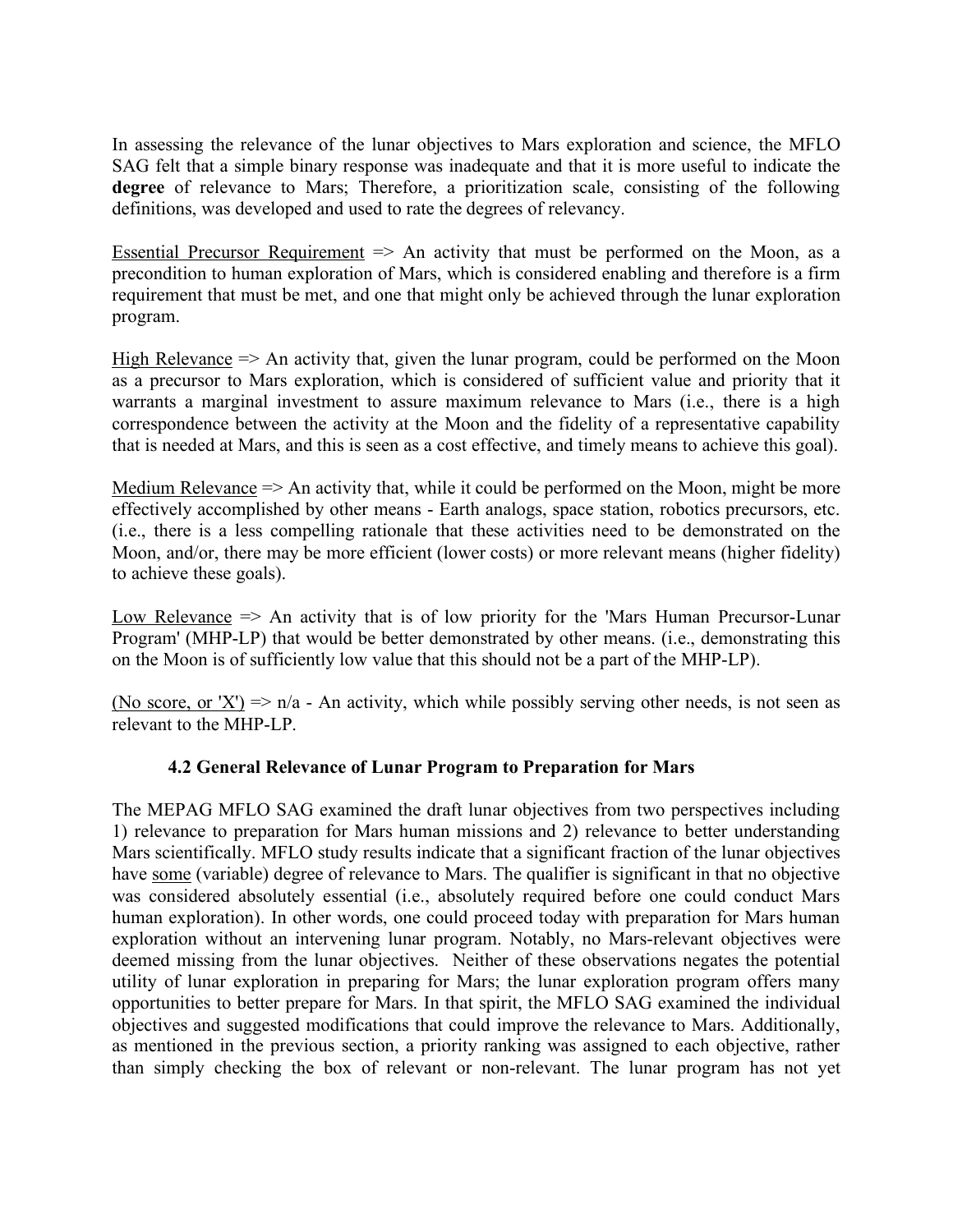incorporated this prioritization approach; we recommend that this be done as the total set of lunar objectives is further refined.

**FINDING #3. The presently-considered lunar program has some relevance to Mars, and this relevance could be increased with revisions to some of the lunar objectives. Proposed rephrasing is described in the appendix to this report.**

# **4.3 Relationship of Lunar Program to MEPAG Goal IV: Prepare for Human Exploration**

MEPAG has conducted an analysis of the robotic science measurements and engineering/technology developments that could accomplish significant risk-reduction for Mars human exploration (MEPAG, 2006). The Goal IV study pertaining to "Prepare for Human Exploration" had two major objectives A: Obtain knowledge of Mars sufficient to design and implement a human mission with acceptable cost, risk and performance and B: Conduct risk and/or cost reduction technology and infrastructure demonstrations in transit to, at, or on the surface of Mars.

When Goal IV was developed, it was assumed that any work that could be done somewhere other than Mars (e.g. on Earth, in Earth orbit, on the ISS, or on the Moon) would be done in these alternative locations. Nevertheless, as a sanity check, the MFLO SAG examined Goal IV to re-assess whether any of its objectives could instead be accomplished on the Moon. The finding is "No", reinforcing that some objectives must be carried out at or on Mars well before one can conduct a human exploration mission. Our reassessment had an ancillary positive benefit of helping determine where selected lunar objectives could be made more relevant to Mars preparation. Our proposed re-writes of selected lunar objectives reflects that perspective.

**FINDING #4. Carrying out the lunar investigations under consideration will not lead to a reduction in the requirements in MEPAG Goal IV (Prepare for Human Exploration). Goal IV considers measurements and technology demonstrations that can only be done at Mars.**

# **4.4 A Special Case: ISRU Moon/Mars Linkages**

Elements of ISRU (in situ resource utilization) constitute many of the objectives of the lunar exploration program. It is recognized as a potentially valuable technique to significantly reduce the mass carried to the Moon and thus reduce the cost of lunar exploration and to be relevant to Mars. Indeed, similar objectives have been stated for future Mars human exploration and MEPAG Goal IV addressed the Mars-unique aspects of ISRU. Given the greater cost of carrying mass to Mars, its application at Mars takes on greater importance; some believe that ISRU may be, along with other mass-saving approaches, enabling of a human Mars mission. That said, for both the Moon and Mars, the potential of ISRU is subject to major uncertainties regarding the nature of the resources present, their accessibility, future supply/demand relationships, and technical/economic factors involved in extraction, production, storage and utilization processes.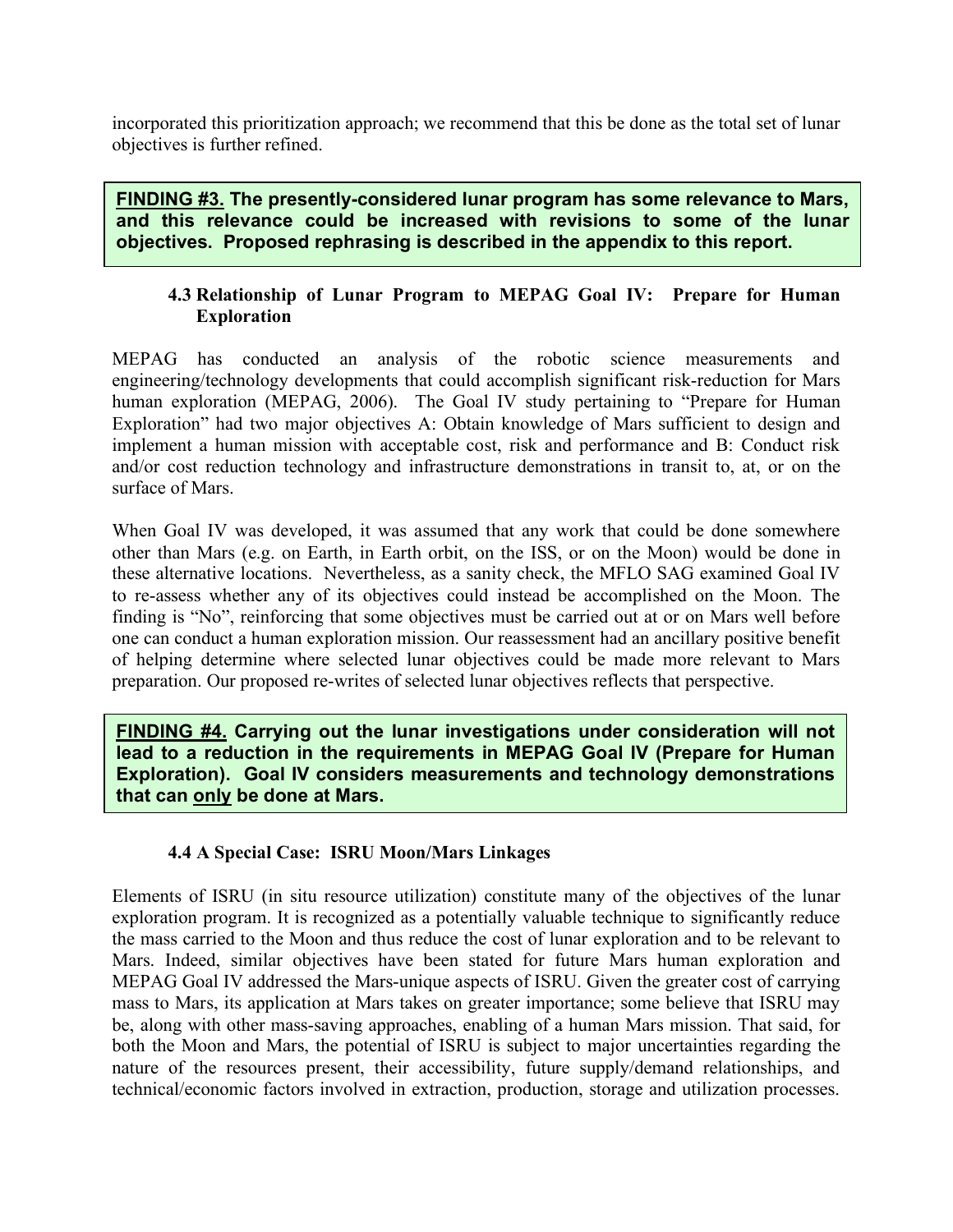Developing and proving out certain basic ISRU capabilities on the Moon has direct relevance to its application to Mars. However, there are significant, non-trivial differences. On the Moon, regolith silicates and ilmenite are a known widely available resource. They each require extensive energy to extract oxygen and have unique processing requirements. The possibility that exploitable hydrogen exists in permanently shadowed polar regions gives hope that an easily extractable source of fuel will be available. For Mars, atmospheric  $CO<sub>2</sub>$  and hydrogen (most likely as water) are widely present and likely obviate the need to use silicates.

The ultimate value of lunar ISRU experience to future Mars application depends to a significant degree on resolution of many details concerning both the Moon and Mars. This uncertain but potentially important relationship between use of lunar ISRU and martian ISRU needs further study to enhance the potential of Mars ISRU.

**FINDING #5. There is an uncertain but potentially important relationship between lunar ISRU and martian ISRU that needs further study to enhance the potential of Mars ISRU.**

# **4.5 Science Linkages between the Moon and Mars**

Lunar planetary science investigations are not required to prepare for human exploration of Mars. However, one of NASA's goals pertaining to the lunar program is to ensure "maximum possible utility for later missions to Mars". Based on this goal, there are important scientific concepts that could be developed on the Moon that will provide valuable insights into understanding Mars as a planet. The scientific linkages between the Moon and Mars were most recently examined in the MEPAG white paper *"Findings of the Moon→Mars Science Linkage Science Steering Group"* (Shearer et al., 2004). This analysis group reviewed this document and concluded that the basic scientific linkages were still valid.

The Moon*→*Mars Science Linkage Steering Group (2004) and the Exploration Strategy Workshop (2006) identified fundamental science themes that are relevant to understanding both the Moon and Mars. The science themes are cross-referenced in this discussion.

A. *Early Planetary Evolution and Planetary Structure*: The Moon has been and will continue to be the scientific foundation for our understanding of the early evolution of the terrestrial planets. The detailed geologic record of these early events has long since vanished from the Earth and has been at least partially erased from Mars. The Moon contains the remnants of one of the basic mechanisms of early planetary differentiation: magma ocean. These remnants are in the form of a primary planetary crust and subsequent crustal additions that were products of melting of magma-ocean products in the lunar mantle. Clearly, the differences in size and formation between the Moon and Mars have affected the style of differentiation and early magmatism. However, the Moon provides a valuable and nearly complete end-member model for a style of planetary differentiation and early planetary magmatism. Understanding the internal structure and mantle dynamics of a second planetary body (the Earth being the first) will provide invaluable insights into the dynamical history of the martian mantle and core, the history of the martian magnetic field, and the evolution and structure of primary planetary crusts.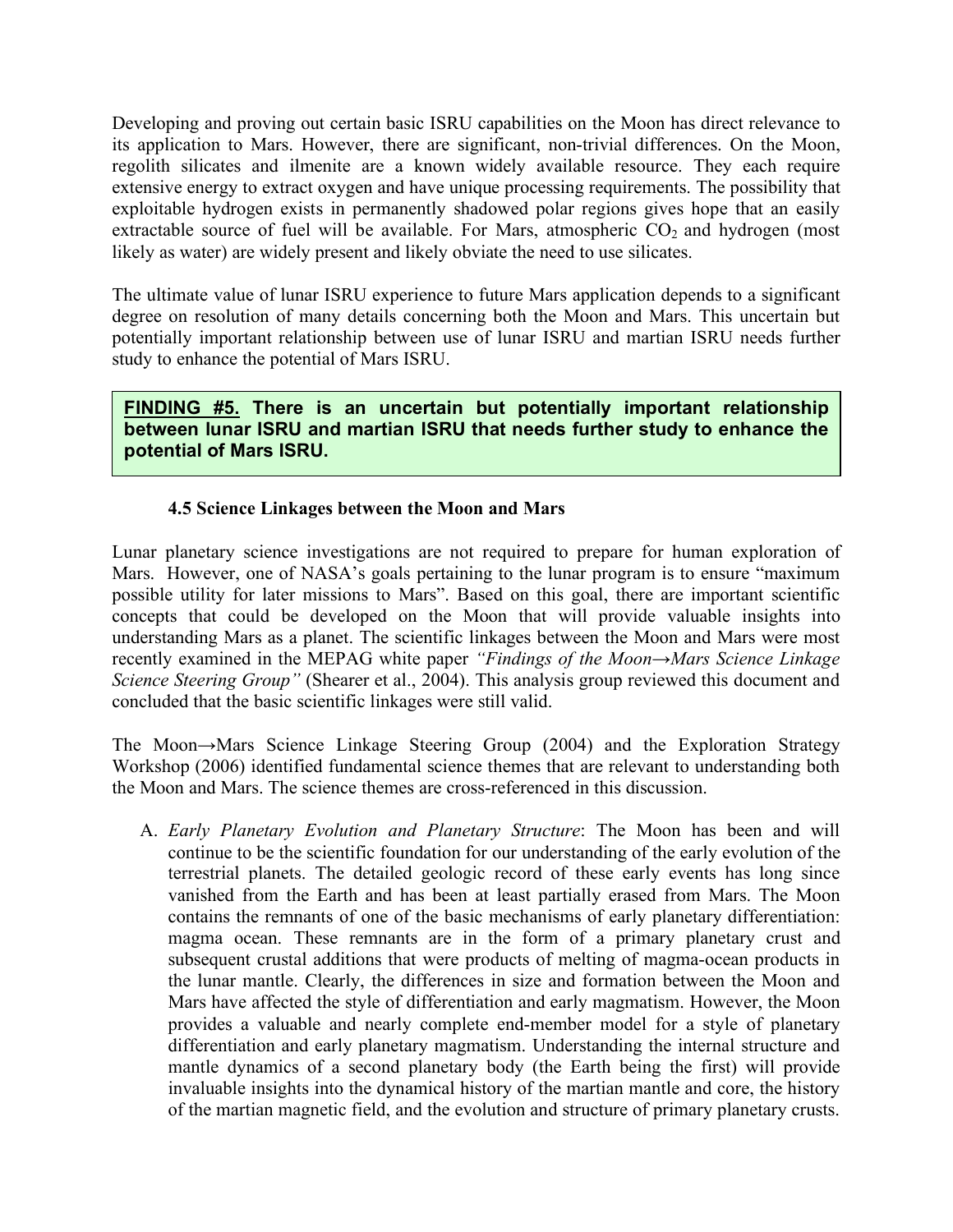The Moon presents the best opportunity to geochemically characterize early fundamental processes of a planetary body of substantial size, including the early differentiation into component parts, the production of an early crust, and the genesis of basalts from various mantle depths. Much of the first billion years of planetary geochemical evolution is not available on Earth. In this regard the Moon and Earth represent end-member bodies in that the Moon reveals early geochemical processes, whereas the Earth is a continually active planet. Mars probably represents an intermediate case.

B. *Evolution of Planetary Surfaces*: Some surface modification processes will be very similar for the Moon and Mars, and others will differ due to the presence of fluid erosion and chemical weathering on Mars. The Moon retains the history of the early impact environment of the inner solar system, at the time when life may have first arisen on the Earth and perhaps Mars. Understanding the character of the impact history of the inner solar system from 4.5-3.8 Ga is fundamental to reconstructing the planetary surface environments under which life arose, especially determining whether or not there was a "late cataclysm" or spike in impact cratering at 3.9 Ga. Further, the early impact history played a role in the early atmosphere, early tectonics, and the delivery of volatiles. All of these are tied to the important Mars theme of "follow the water". Also, impact history may have a role in planetary asymmetry that is relevant to understanding both the Moon and Mars.

Establishing a well-defined impact flux for the Earth-Moon system for the last 3.8 Ga is a step in better understanding the impact flux on Mars. Such an understanding will help to construct timelines for erosional, depositional, and volcanic features on Mars. Further, minor spikes in impact flux that have been suggested for the Earth-Moon system during this period of time may have been experienced by Mars. This clearly had an influence on evolution of life in the Earth-Moon system. Is it relevant for Mars?

- C. *Record of Volatile Evolution and Behavior:* As Mars and the Moon are at nearly opposite ends of the volatile spectrum for rocky planets, most of the volatile science studies to be conducted on Mars are not possible on the Moon. There are several special cases where the study of lunar volatiles may be relevant to Mars. One example is "energetic particles", whose composition and interaction have been well studied on the Moon and whose study on Mars will probably be limited to determination of near-surface exposure histories. The characterization and exploitation of possible water ice at the lunar poles may be important as a resource for human exploration. In addition, it provides insight into the transport of volatiles on airless planetary bodies. Another special case is the nature of lunar endogenic volatiles that provide insights into the nature of volatile reservoirs in early planetary mantles.
- D. *Astrobiology:* Astrobiology is the quest to understand how habitable planets form and how inhabited worlds evolve, as well as the prospects for life beyond the Earth. Therefore, astrobiology research questions provide many linkages between lunar exploration and Mars science goals. Historically, the Moon preserves unique information about events and processes that have affected the habitability of the entire inner Solar System, including early Mars. Such events include impact chronology (especially during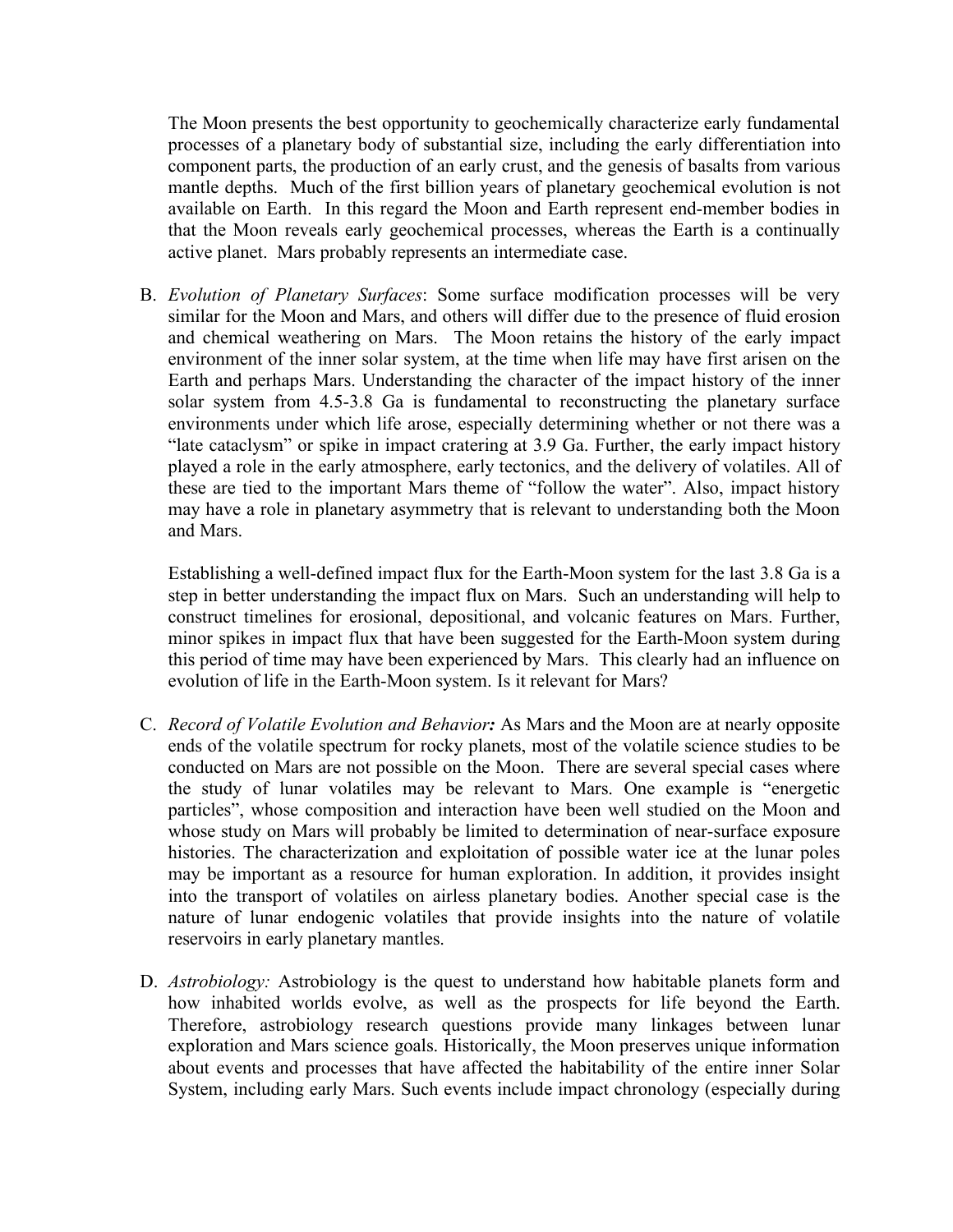the first billion years), the composition of large impactors and interplanetary dust particle (IDP) flux, the delivery of exogenous volatiles and organics molecules, history of solar activity (solar wind; flares) and the occurrence of nearby supernovae and gamma ray burst (GRB) events. The record of such events is obscured on Earth. Although it is somewhat better preserved on Mars, the lunar record is much more accessible. Hence, the Moon is the ideal place to improve our understanding of some of these events.

Fulfilling many of the scientific goals associated with these Moon-Mars linkages requires the development and utilization of instrumentation that is much more technologically complex than used by Apollo or current Mars exploration missions. Deploying (either robotically or by humans) and maintaining a long-lived and highly sensitive geophysical network on the Moon is relevant to deploying such a network on Mars. The sampling of diverse and environmentally hostile terrains on both the Moon and Mars is important for all themes listed above. Development of sample collection strategies that extend the capabilities of humans through robotics is critical. The development of deep drilling technologies provides 1) access to regions that are unexplored by surface studies and 2) links between the surface and the deep planetary interior.

# **FINDING #6. The primary scientific linkages between Mars and the Moon were recently (2004) evaluated by MEPAG; those linkages are reaffirmed.**

#### **4.6 Completeness**

The MFLO-SAG was not able to identify any significant gaps in the form of objectives of importance to Mars that are not present in the draft list of lunar objectives.

# **FINDING #7. The draft list of lunar objectives is not missing objectives of importance to preparation for Mars.**

#### **4.7 Mars as a Core Theme for the Lunar Program**

The MFLO team considered several different programmatic options to achieve the goal of keeping Mars exploration in the forefront of the lunar program. Since the lunar program will serve as a precursor to Mars exploration, it is important that the lunar program architecture be consistent with achieving the needs of a Mars precursor program.

The options considered for keeping Mars as a signpost out in front of the lunar program included:

1) Describe Mars exploration as a core theme (or goal) of the lunar program and use Mars exploration as a prioritization criterion for the lunar objectives.

2) Describe Mars exploration as a cross-cutting theme which may have the effect of emphasizing the multiple linkages to Mars in many different areas.

3) Make Mars exploration a specific lunar objective. The specific tasks associated with this objective would be broad and Mars-unique. This would potentially ensure that components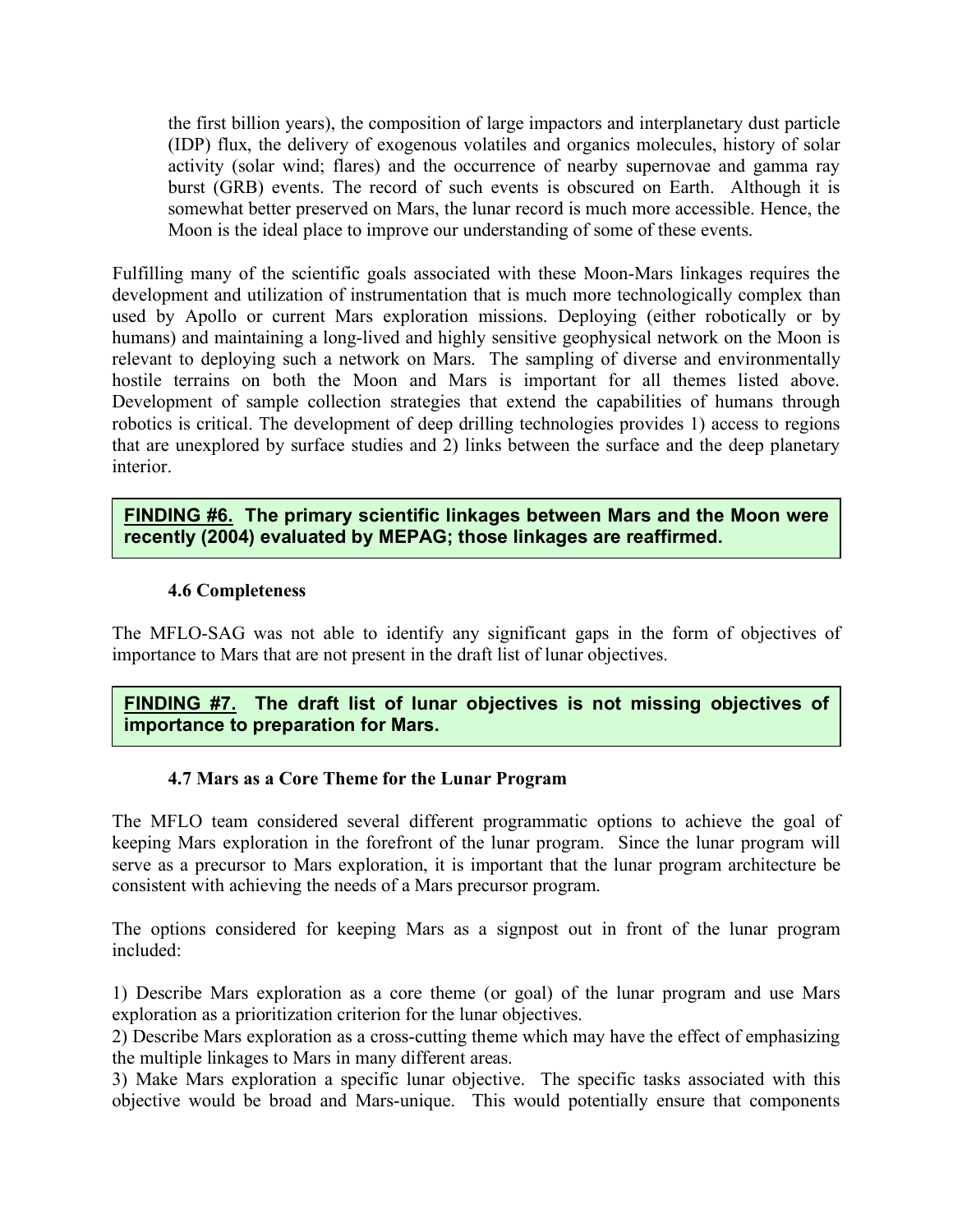designed for use on the Moon could be used with little or no modification on Mars. 4) Describe Mars exploration as a prioritization criterion rather than a theme or objective. If the intent is to use Mars-relevancy as a way of optimizing the lunar program, this could be applied as a prioritization factor to all of the lunar objectives.

The MFLO SAG consensus regarding the best way to ensure that the lunar program is designed for maximum relevancy to Mars exploration is to *leave Mars as a core theme within the lunar program*. Considering Mars as a core theme within the lunar program helps to keep the relevancy of the lunar objectives over a broad range of topics consistent with the notion of utilizing the lunar program as a precursor for Mars exploration. Additionally, using Mars exploration as a prioritization criterion for the lunar objectives will also help ensure the maximum utility of the lunar program for future Mars exploration.

**FINDING #8. The "Preparation for Mars" theme provides a compelling focus for the lunar program. The utility can be maximized by using "Preparation for Mars" as a prioritization criterion for lunar objectives.**

# **5. References**

- Beaty, D.W., Snook, K., Allen, C.C., Eppler, D., Farrell, W.M., Heldmann, J., Metzger, P., Peach, L., Wagner, S.A., and Zeitlin, C., (2005). An Analysis of the Precursor Measurements of Mars Needed to Reduce the Risk of the First Human Missions to Mars. Unpublished white paper, 77 p, posted June, 2005 by the Mars Exploration Program Analysis Group (MEPAG) at http://mepag.jpl.nasa.gov/reports/index.html.
- Hinners, N.W., Braun, R.D., Joosten, K.B., Kohlhase, C.E., and Powell, R.W., (2005), Report of the MEPAG Mars Human Precursor Science Steering Group Technology Demonstration and Infrastructure Emplacement (TI) Sub-Group, 24 p. document posted July, 2005 by the Mars Exploration Program Analysis Group (MEPAG) at http://mepag.jpl.nasa.gov/reports/index.html.
- MEPAG (2006). Mars Scientific Goals, Objectives, Investigations, and Priorities: 2006, J. Grant, ed., 31 p. white paper posted February, 2006 by the Mars Exploration Program Analysis Group (MEPAG) at http://mepag.jpl.nasa.gov/reports/index.html.
- Shearer, C., Beaty, D.W., Anbar, A.D., Banerdt, B., Bogard, D., Campbell, B.A., Duke, M., Gaddis, L., Jolliff, B., Lentz, R.C.F., McKay, D., Neumann, G., Papanastassiou, D., Phillips, R., Plescia, J., and Wadhwa, M. (2004). Findings of the Moon→Mars Science Linkage Science Steering Group. Unpublished white paper, 29 p, posted October, 2004 by the Mars Exploration Program Analysis Group (MEPAG) at http://mepag/reports/index.html.
- Space Studies Board (2002). *Safe on Mars: Precursor Measurements Necessary to Support Human Operations on the Martian Surface*. National Research Council, National Academy Press, Washington, DC.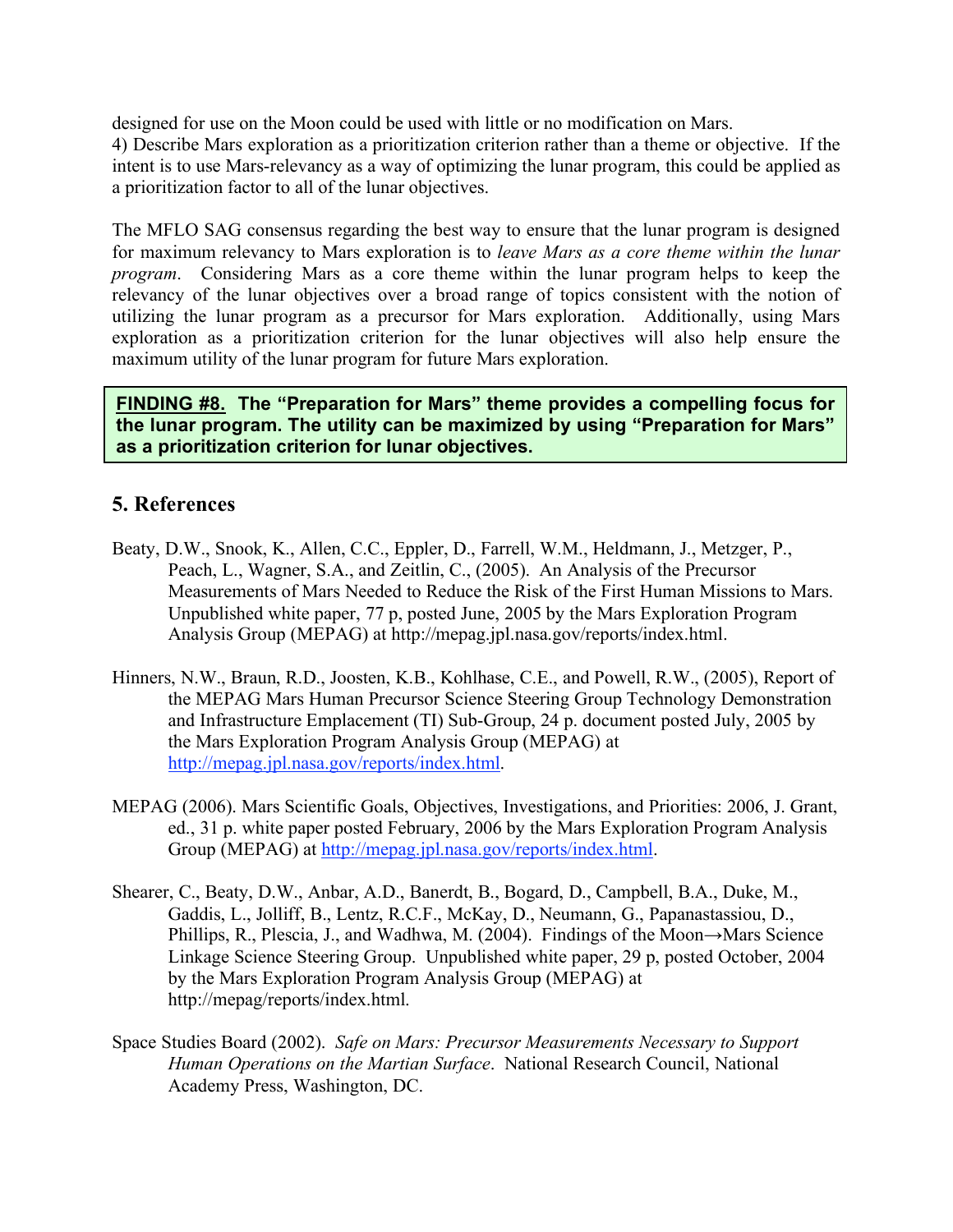# **6. Appendix**

Appendix 1 and Appendix 2 list specific lunar objectives with a perceived relevance to Mars exploration in terms of preparation for humans and science linkages, respectively. The charts also indicate the relevance assessments regarding Mars for each lunar objective. Note that these charts only contain those lunar objectives with a perceived relevance to Mars exploration and other lunar objectives with no perceived relevance to Mars are not listed here.

The information contained within the charts (Appendix 1 and Appendix 2) is as follows. The "Objective ID Number" references the specific objective originally listed in the draft lunar objectives. The "Name" column describes this objective in more detail. Within the "Name" category, cells in green represent the original text describing the lunar objective while cells in blue were rewritten by the MFLO SAG to provide more relevance to Mars. The "Prepare for Mars Priority" (Appendix 1) and "Relevance to Understanding Mars" (Appendix 2) columns indicate a high (H), medium (M), or (L) relevance to Mars exploration (see detailed explanation of ranking definitions in Section 4.1). The "Discussion" column captures the rationale of the MLFO SAG regarding the assessment of each lunar objective.

Appendix 3 is a list of acronyms used in this paper.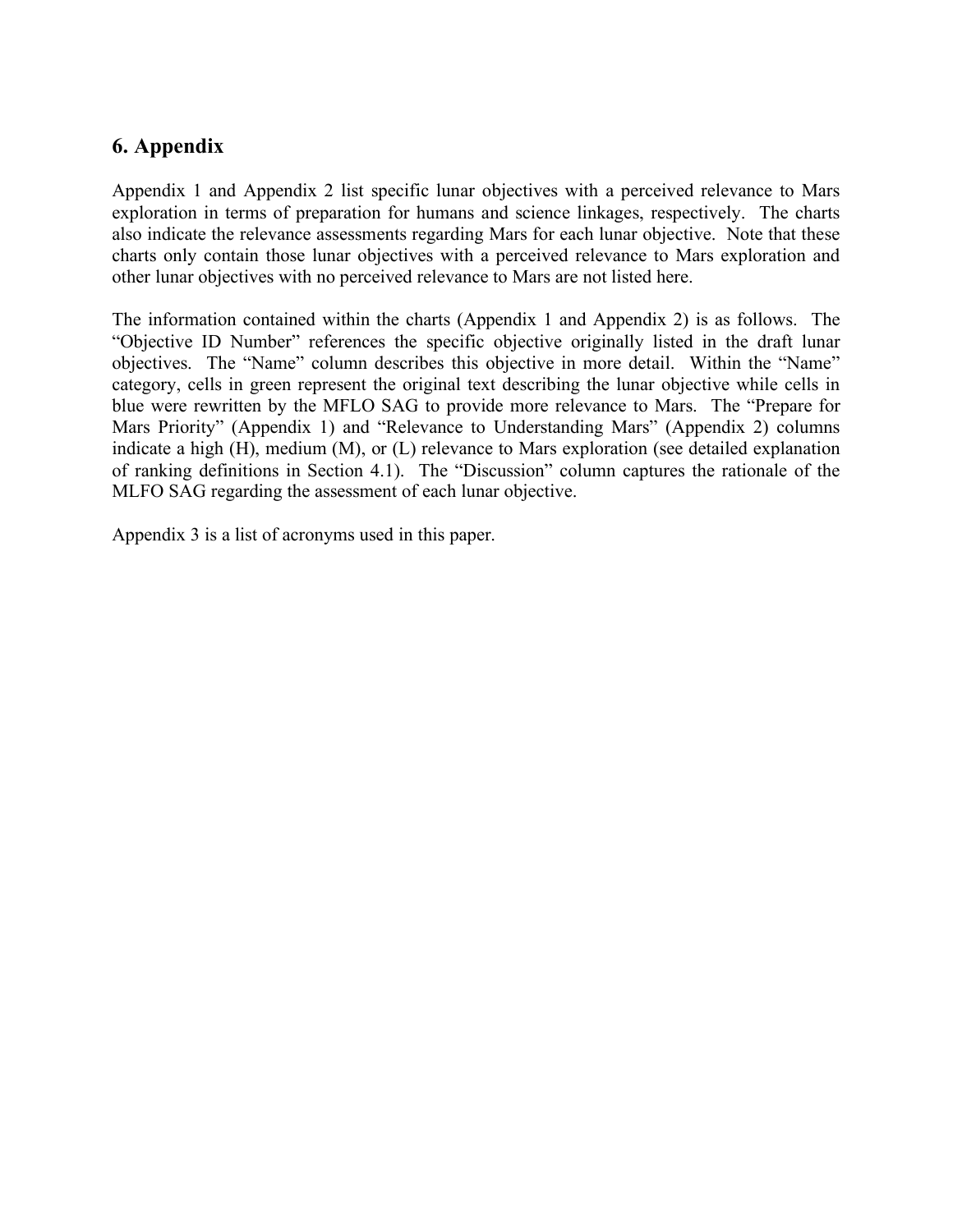# **APPENDIX 1: Lunar objectives with relevance to preparation for human Mars exploration.**

| <b>Objective ID</b><br><b>Number</b> | <b>Name</b>                                                                                                                                                                                                                                                                                      | "PREPARE<br><b>FOR MARS"</b><br><b>PRIORITY</b> | <b>Discussion</b>                                                                                                                                                                                                                                                                                                                |
|--------------------------------------|--------------------------------------------------------------------------------------------------------------------------------------------------------------------------------------------------------------------------------------------------------------------------------------------------|-------------------------------------------------|----------------------------------------------------------------------------------------------------------------------------------------------------------------------------------------------------------------------------------------------------------------------------------------------------------------------------------|
| <b>MENVMON1</b>                      | Monitor space weather to determine risks to lunar and<br>Imartian inhabitants.                                                                                                                                                                                                                   | н                                               | Will need similar capability for Mars program; establishing the capability for lunar<br>will make it easier to develop for Mars application; Part of global space weather<br><b>Inetwork</b>                                                                                                                                     |
| mEHM2                                | Evaluate and employ dust mitigation techniques to<br>protect crews, materials, and instruments during<br>extended lunar stays using materials and techniques that<br>will be available on a Mars mission (where applicable<br>given the different dust characteristics of the Moon and<br>Mars). | н                                               | Dust environment on Mars more difficult - finer and oxidizing but basic techniques<br>are applicable; dust is a potentially high hazard at both the moon and Mars and<br>while the types of risks may be different, learning to control this at the moon<br>would clearly benefit Mars.                                          |
| mTRANS2                              | Demonstrate autonomous lander capability which utiizes<br>technologies and operations relevant to autonomous<br>landing on Mars.                                                                                                                                                                 | н                                               | Some commonaility in technology and operations which might be directly<br>transferable; needed at the moon, some correspondence with Mars likely                                                                                                                                                                                 |
| mOPS1                                | Develop human surface operations capability on the<br>Moon which is consistent with the operational<br>requirements and restraints of a Mars mission.                                                                                                                                            | н                                               | Can't do nearly as will in other venues; Earth analogs less demanding, thus<br>validation at the moon is useful                                                                                                                                                                                                                  |
| mEOR1                                | Provide opportunities to engage the public through direct<br>and indirect participation in solar system exploration<br>activities to increase public support of the space<br>program.                                                                                                            | н                                               | Getting the public well involved in understanding how lunar prepares for Mars<br>would be a good goal; public excitement about lunar exploration will help<br>generate support for Mars exploration, as well                                                                                                                     |
| mEOR <sub>2</sub>                    | Extend awareness of space activities to diverse, non-<br>traditional communities, utilizing non-traditional means,<br>to enhance public engagement.                                                                                                                                              | н                                               | Getting the public well involved in understanding how lunar prepares for Mars<br>would be a good goal; public excitement about lunar exploration will help<br>generate support for Mars exploration, as well                                                                                                                     |
| mEOR3                                | Demonstrate the value of solar system exploration<br>activities for Earth to raise public awareness of the<br>exploration program.                                                                                                                                                               | н                                               | Getting the public well involved in understanding how lunar prepares for Mars<br>would be a good goal; public excitement about lunar exploration will help<br>generate support for Mars exploration, as well                                                                                                                     |
| mEOR4                                | Provide opportunities to educate students through direct<br>and indirect participation in solar system exploration<br>activities to engage students in the space program.                                                                                                                        | н                                               | Getting the public well involved in understanding how lunar prepares for Mars<br>would be a good goal. Extend to Mars; public excitement about lunar exploration<br>will help generate support for Mars exploration, as well, and in this case, more<br>importantly will help develop the next generation of explorers, as well. |

| <b>Objective ID</b><br><b>Number</b> | <b>Name</b>                                                                                                                                                         | "PREPARE<br><b>FOR MARS"</b><br><b>PRIORITY</b> | <b>Discussion</b>                                                                                                                                                                                                                                                                                                                                                                                                                                     |
|--------------------------------------|---------------------------------------------------------------------------------------------------------------------------------------------------------------------|-------------------------------------------------|-------------------------------------------------------------------------------------------------------------------------------------------------------------------------------------------------------------------------------------------------------------------------------------------------------------------------------------------------------------------------------------------------------------------------------------------------------|
| mPE1                                 | Reduce bureaucracy associated with national space<br>programs.                                                                                                      | н                                               | True, as we canot afford to implement this in any other way, but this is<br>fundamental, independent of any specific goal or destination                                                                                                                                                                                                                                                                                                              |
| mPE2                                 | Define and execute a long-term exploration strategy, that<br>includes the objectives of all stakeholders, to organize<br>and time-phase future activities.          | н                                               | Concur that this is an essential step, and recognize that this is the purpose of the<br>current more inclusive Exploration Program Planning (including this exercise), and<br>that this is the equivalent of getting a community behind the Grand Observatories.                                                                                                                                                                                      |
| mLSH3                                | Develop and deploy Closed Life Loop Support Systems to<br>increase self sufficiency of future long duration human<br>exploration missions.                          | н                                               | Basic goals and techniques will be useful for Mars prep. Could do much of this on<br>ISS; while useful, this could be validated at ISS, which is a better analog for the<br>worst case free return abort, and would directly benefit ISS, as well                                                                                                                                                                                                     |
| <b>mTRANS1</b>                       | Utilize the commercial sector to provide transportation<br>services on the Moon and to and from the Moon to<br>increase access to the Moon and traversing the Moon. | н                                               | Transportation elements and technology for lunar missions will contribute and/or<br>be usable for Mars                                                                                                                                                                                                                                                                                                                                                |
| mOPS3                                | Conduct Mars Analog tests on the lunar surface.                                                                                                                     | н                                               | Of necessity, the lunar surface environment provides a useful analog to future<br>Human Mars Missions, as Astronauts will be operating, for increasingly longer<br>periods of time, in a reduced gravity field, hazardous radiation and dust laden<br>environment, that is also remote, extreme and isolated, which provides<br>opportunities to validate potential countermeasures that will be needed for future<br>Human Mars Missions.            |
| mLSH1                                | Provide safe and enduring habitation systems to protect<br>individuals, equipment, and associated infrastructure.                                                   | н                                               | Basic goals and techniques will be useful for Mars prep; this would be useful to<br>Mars Exploration, as in many ways this is a more harsh environment for habitats<br>than at Mars, and it is a better simulation than test chambers at Earth; however,<br>the notion of evolving to greater closure over time at the moon is a costly, and<br>higher risk approach, and this evolution should be accomplished on Earth and<br>validated on the moon |
| mLSH <sub>2</sub>                    | Develop biologically based life support system<br>components to support long duration human exploration<br>missions.                                                | н                                               | Basic goals and techniques will be useful for Mars prep; Bioregenative LSS systems<br>are critical for high loop closure, and while the environment is more challenging at<br>the moon, this would be helpful to Mars, although ISS could validate the micro-q<br>lissue                                                                                                                                                                              |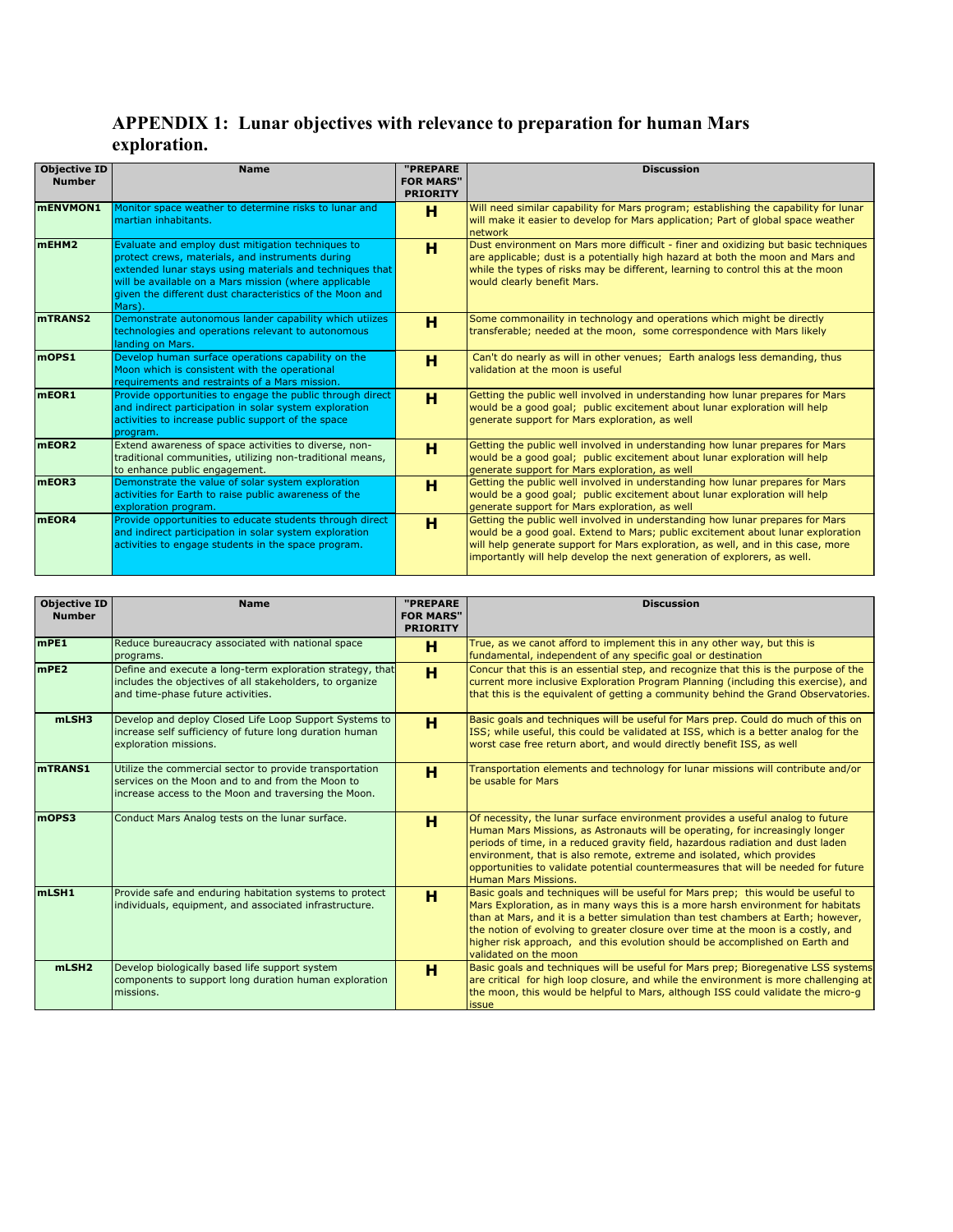| <b>Objective ID</b><br><b>Number</b> | <b>Name</b>                                                                                                                                                                                                                                                                            | "PREPARE<br><b>FOR MARS"</b><br><b>PRIORITY</b> | <b>Discussion</b>                                                                                                                                                                                                                                                                                                                                                                                                                                                                                                                      |
|--------------------------------------|----------------------------------------------------------------------------------------------------------------------------------------------------------------------------------------------------------------------------------------------------------------------------------------|-------------------------------------------------|----------------------------------------------------------------------------------------------------------------------------------------------------------------------------------------------------------------------------------------------------------------------------------------------------------------------------------------------------------------------------------------------------------------------------------------------------------------------------------------------------------------------------------------|
| mHH1                                 | Study the effects of the lunar environment on human<br>health. Understand the unique contributions of different<br>environmental aspects (e.g. dust, fractional q, radiation)<br>to improve our capability to understand, predict, and<br>mitigate human health effects at Mars.       | н                                               | A good reference point. Can be done in conjunction with earth-based partial g<br>simulators, i.e., validate models; this is one of the more compelling reasons to<br>validate human countermeasures on the moon, however, the worst case scenaio<br>would be a free-return abort from Mars, which could be validated on ISS                                                                                                                                                                                                            |
| mHH <sub>2</sub>                     | Understand the affects of fractional gravity on human<br>lperformance and human factors.                                                                                                                                                                                               | H                                               | A good reference point. Can be done in conjunction with earth-based partial g<br>simulators, i.e., validate models; although the Maritian gravity is $\sim$ 2.3 times lunar,<br>this is one of the few ways we can validate partial-q activities, prior to Mars,<br>though this (human performance) is a lower ppriority than mHH1, it has the same<br>higher rating, because of the unique environment required to evaluate this                                                                                                      |
| mLRU1                                | Understand 1) the resource potential of the Moon and 2)<br>the relative relevance levels of different lunar resources<br>in terms of similarity of ISRU processing techniques at<br>Mars.                                                                                              | M                                               | Not directly applicable per se. Techniques, trade-offs, engineering implementation<br>could be useful; The resources - including environental conditions are very<br>different, the processes are different, etc.                                                                                                                                                                                                                                                                                                                      |
| mLRU2                                | Use lunar resources and the corresponding ISRU<br>techniques that exhibit the highest degree of technology<br>and operations extensibility to Mars ISRU.                                                                                                                               | M                                               | Not directly applicable per se. Techniques, trade-offs, engineering implementation<br>could be useful; The resources - including environental conditions are very<br>different, the processes are different, etc., although the actual development and<br>use of propellantss might inspire confidence for its use at Mars (though different)                                                                                                                                                                                          |
| <b>mENVCH3</b>                       | Characterize radiation bombardment of the lunar surface<br>to a) better understand the operational environment of<br>the Moon, b) validate and improve radiation modeling<br>capabilities, c) use this knowledge to improve our<br>understanding of the radiation environment of Mars. | M                                               | To prepare for Mars, the radiation environment is best measured in free space over<br>a long duration of time. This is currently underway by operational spacecraft. The<br>experiment that has been proposed for Mars is to have radiation monitoring<br>equipment simultaneously operating in martian orbit and on the surface, to assess<br>the effects of the atmosphere on dose increases due to secondary radiation<br>emissions. Lack of an atmosphere on the moon eliminates the possibility of a<br>similar evaluation there. |
| mENVCH4                              | Characterize micrometeorite bombardment of the lunar<br>surface to better understand the operational environment<br>of the Moon.                                                                                                                                                       | M                                               | This is applicable at Mars, especially for long stays in orbit or in-transit.                                                                                                                                                                                                                                                                                                                                                                                                                                                          |

| <b>Objective ID</b><br><b>Number</b> | <b>Name</b>                                                                                                                                                                                                                          | "PREPARE<br><b>FOR MARS"</b> | <b>Discussion</b>                                                                                                                                                                                                                                                                                                                                                                                                                                                                                                                                                                                                                                              |
|--------------------------------------|--------------------------------------------------------------------------------------------------------------------------------------------------------------------------------------------------------------------------------------|------------------------------|----------------------------------------------------------------------------------------------------------------------------------------------------------------------------------------------------------------------------------------------------------------------------------------------------------------------------------------------------------------------------------------------------------------------------------------------------------------------------------------------------------------------------------------------------------------------------------------------------------------------------------------------------------------|
|                                      |                                                                                                                                                                                                                                      | <b>PRIORITY</b>              |                                                                                                                                                                                                                                                                                                                                                                                                                                                                                                                                                                                                                                                                |
| <b>MEHM1</b>                         | Develop radiation shielding materials and techniques for<br>lunar surface operations to protect crews, materials, and<br>linstruments that are consistent with materials and<br>techniques that will be available on a Mars mission. | M                            | Operational protocols to mitigate radiation hazards could be tested on the moon<br>and will help evaluate the effectiveness of such approaches. There is no need for<br>electronics or materials testing on the moon to evaluate radiation hazards, since<br>there already exists a large data base for radiation effects on parts and materials<br>based on dozens of spacecraft which operate under such conditions, and the state<br>of the art in aerospace engineering has mitigated adverse effects for conditions<br>equal to or exceeding the lunar environment.                                                                                       |
| mPWR1                                | Develop lunar power generation and storage systems<br>required to facilitate increasing surface durations using<br>techniques and systems that are applicable to a crewed<br>Mars mission.                                           | M                            | Power needs on Mars may require the development of nuclear reactors, especially<br>if ISRU is to become viable. Development of large power sources and storage<br>devices for the moon are likely to be transferable to Mars applications.                                                                                                                                                                                                                                                                                                                                                                                                                     |
| mGINF5                               | Develop lunar rescues systems with the maximum<br>extensability to Mars.                                                                                                                                                             | M                            | Similar needs at Mars; experience directly transferable but there will be unique<br>Mars requirements; a comparible capability required at Mars but requirements are<br>different                                                                                                                                                                                                                                                                                                                                                                                                                                                                              |
| mLRU5                                | Provide safe utilization of ISRU resources through<br>demonstrations of systems with the highest degree of<br>extensibility to Mars.                                                                                                 | M                            | The development of lunar protocols for the safe operation and utilization of ISRU is<br>of direct applicability to consideration of ISRU at Mars. It is an essential enabler.<br>Initial protocols should be developed and thoroughly tested on earth prior to any<br>planetary applcation.                                                                                                                                                                                                                                                                                                                                                                    |
| mLRU9                                | Perform lunar resource excavation, transport, delivery,<br>and construction on the lunar surface with techniques<br>that provide the highest degree of extensibility to Mars.                                                        | M                            | The development of excavation, transport and delivery techniques for large<br>amounts of surface material may have applicability to Mars. The transfer of<br>experience will be a strong function of the specific ISRU approach. Use of water<br>and the atmosphere on Mars would likely present greatly different challenges than<br>the mining of bulk regolith on the moon (water in lunar polar regions has more<br>direct applicability).                                                                                                                                                                                                                 |
| mLRU10                               | Develop and demonstrate the tools, technologies, and<br>systems to extract and process the resources on the<br>Moon that are most relevant to those on Mars.                                                                         | M                            | The development of extraction and processing techniques may have general<br>applicability to Mars. The transfer of experience will be a strong function of the<br>specific ISRU approach. Use of water and the atmosphere on Mars would likely<br>present greatly different challenges than the mining and processing of bulk<br>regolith on the moon (water in lunar polar regions has more direct applicability).<br>The greatly differing environmental conditions at Mars will necessitate significantly<br>differing engineering solutions to, e.g., storage. It is dubious that commercial<br>applications will be applicable to early Mars exploration. |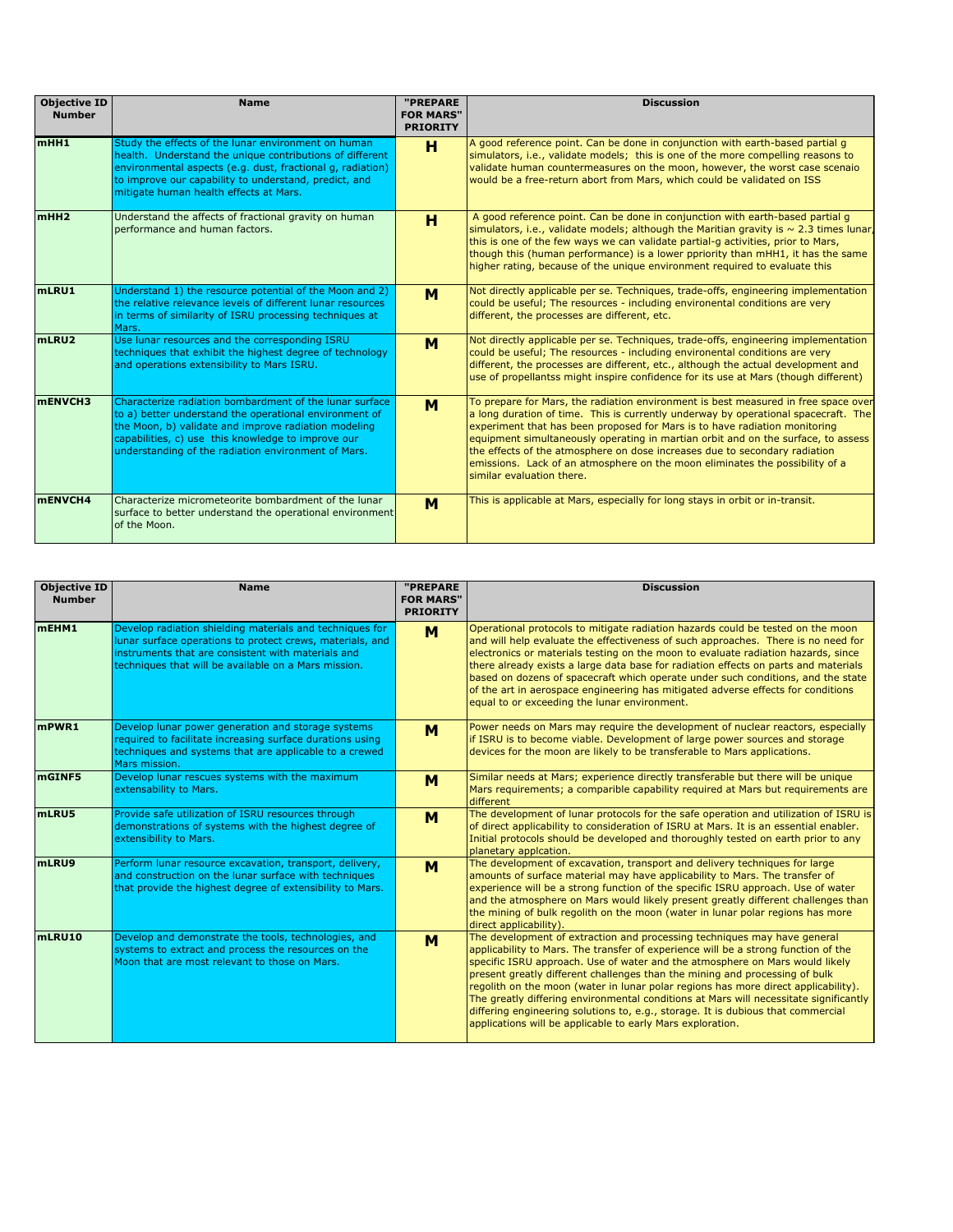| <b>Objective</b>   | <b>Name</b>                                                                                                                                                                                                                                                  | "PREPARE         | <b>Discussion</b>                                                                                                                                                                                                                                                                                                                                                                                                                                                              |
|--------------------|--------------------------------------------------------------------------------------------------------------------------------------------------------------------------------------------------------------------------------------------------------------|------------------|--------------------------------------------------------------------------------------------------------------------------------------------------------------------------------------------------------------------------------------------------------------------------------------------------------------------------------------------------------------------------------------------------------------------------------------------------------------------------------|
| <b>ID Number</b>   |                                                                                                                                                                                                                                                              | <b>FOR MARS"</b> |                                                                                                                                                                                                                                                                                                                                                                                                                                                                                |
| mgB                | Use the Moon to stimulate next generation<br>planetary protection policy and develop<br>intemationally recognized mechanisms to comply<br>with policy, e.g., to prevent forward<br>contamination of Mars and back contamination of<br>the Earth/Moon system. | M                | Present PP policy for Mars is incompatible with human missions (for<br>example, the maximum allowable bioload is exceeded by the digestive<br>tract of a single human). The policy will need to evolve to support<br>future crewed missions.                                                                                                                                                                                                                                   |
| m OPS <sub>2</sub> | Demonstrate remote training and planning in<br>support of crewed Mars missions.                                                                                                                                                                              | L                | This type of demonstration can be done on earth; this is done routinely<br>on Earth as part of mission training                                                                                                                                                                                                                                                                                                                                                                |
| $m$ NAV1           | Establish lunar GNC capabilities that are scalable<br>to support a crewed Mars mission.                                                                                                                                                                      | п                | The techniques would be similar but not tough do at Mars without the<br>lunar precursor; while needed at the moon, and potentially useful for<br>Mars, the challenges are far more severe, and these would likely be<br>mitigated with robotic Mars precursor missions, not lunar analogs                                                                                                                                                                                      |
|                    | mENVMON2 Monitor real-time environmental variables on the<br>lunar surface affecting safe operations utilizing<br>technology and operations applicable to a crewed<br>Mars mission.                                                                          | L                | Will need similar capability for Mars program but has to be done at Mars;<br>of little direct benefit to Mars                                                                                                                                                                                                                                                                                                                                                                  |
| $mgEO8-1$          | Characterize lunar volatiles.                                                                                                                                                                                                                                |                  | Has low relevance. Will provide some insight into the exogenous<br>contribution to the Mars volatile reservoirs and the nature of pre-biotic<br>components.                                                                                                                                                                                                                                                                                                                    |
| mHH3               | Improve remote medical practice infrastructure<br>and technology for fractional gravity; test health<br>care systems on the Moon for use on Mars.                                                                                                            |                  | The development of improved medical techniques for long duration<br>human space flight is needed. Those applicable to the lunar case,<br>however, can provide a beginning basis for Mars application but will<br>not be nearly sufficient. The Mars situation of much longer trip time, no<br>possible abort to earth for most of the mission and a more likely<br>occurrence of emergency medical situations will require more attention<br>and investment than for the moon. |
| $m$ OSS1           | Conduct surface mission operations on the lunar<br>surface to leam how to function on long duration<br>planetary missions (with timescales applicable to<br>early crewed Mars expeditions).                                                                  | п                | This has general applicability to Mars but will differ in specifics. Many of<br>the suggested tasks appear to be applicable to ISS and earth analogs,<br>both of which provide a better environment for experimentation prior to<br>implementation. The lower gravity of moon and Mars does not appear to<br>be a major factor.                                                                                                                                                |
| mcOM1              | Implement a reliable lunar telecommunications<br>capability that is scalable to a system with<br>capability to support a crewed Mars mission.                                                                                                                | L                | The challenges of communications on Mars appear to be significantly<br>greater than on the moon due to the greater distance (thus lag time)<br>and surface to surface transmission differences. Development of<br>improved crew person-to-person communications and associated<br>positional tracking techniques could be transferable.                                                                                                                                        |

| <b>Objective</b> | <b>Name</b>                                                                                                                                                                        | "PREPARE         | <b>Discussion</b>                                                                                                                                                                                                                                                                                          |
|------------------|------------------------------------------------------------------------------------------------------------------------------------------------------------------------------------|------------------|------------------------------------------------------------------------------------------------------------------------------------------------------------------------------------------------------------------------------------------------------------------------------------------------------------|
| <b>ID Number</b> |                                                                                                                                                                                    | <b>FOR MARS"</b> |                                                                                                                                                                                                                                                                                                            |
| mSM1             | Develop and implement surface mobility systems<br>to support both crew and cargo traverses over<br>distances applicable to a crewed Mars mission.                                  | L                | The details of mobility on Mars will differ significantly due to a greatly<br>differing environment and possibly tasks. The inherent safety issues<br>suggest that mobility will always be limited to a safe "walk back"<br>distance. This is an area where robotic assistants could play a major<br>role. |
| m OPS6           | Take advantage of the unique lunar envionment to<br>create recreation activities for lunar crews and<br>visitors.                                                                  |                  | The development of recreational activities will indeed be needed for both<br>moon and Mars. Much can be leamed from earth analogs (submarines,<br>antarctic stations) and ISS. The possibility of commercial/tourist<br>applications at Mars is not relevant for the foreseeable future.                   |
| mLRU3            | Reduce reliance on Earth to create a self-<br>sustaining lunar ecology.                                                                                                            |                  | If this means test and utilize integrated ISRU and ECLS systems, then<br>for technology and techniques                                                                                                                                                                                                     |
|                  | <b>NEW</b>                                                                                                                                                                         |                  | Deep drilling is likely to be a desired capability at Mars. Development the<br>tehniques for both robotic and human-tended drilling on the moon will<br>have applications for Mars science and ISRU.                                                                                                       |
| mgP1             | Establish a global partnership framework to enable<br>all interested parties (including non-space faring<br>nations and private companies) to participate in<br>lunar exploration. |                  | Working this for the Moon might somewhat reduce barriers to<br>cooperation re Mars                                                                                                                                                                                                                         |
| mGP2             | Establish standards and common interface designs<br>to enable interoperability of systems developed by<br>a global community.                                                      |                  | Working this for the Moon might somewhat reduce barriers to<br>cooperation re Mars                                                                                                                                                                                                                         |
| mgB              | Establish the legal framework required to support<br>global collaboration / cooperation on lunar<br>exploration.                                                                   |                  | Working this for the Moon might somewhat reduce barriers to<br>cooperation re Mars                                                                                                                                                                                                                         |
| mgP4             | As necessary, establish appropriate legal<br>lgovemance of lunar surface and orbital activities<br>to enable commercial and governmental<br>involvement.                           |                  | Working this for the Moon might somewhat reduce barriers to<br>cooperation re Mars                                                                                                                                                                                                                         |
| m OPS7           | Evaluate biological and biochemical contamination<br>control protocols and astrobiology measurement<br>technologies that will be used to search for life on<br>the planets.        | L                | We separate astrobiology from planetary protection. The use of the<br>moon, a sterile environment, to test the ability to maintain a pristine<br>environment while conducting life-detection experiments or searches on<br>Mars has merit. There is no similar (practical) terrestrail environment.        |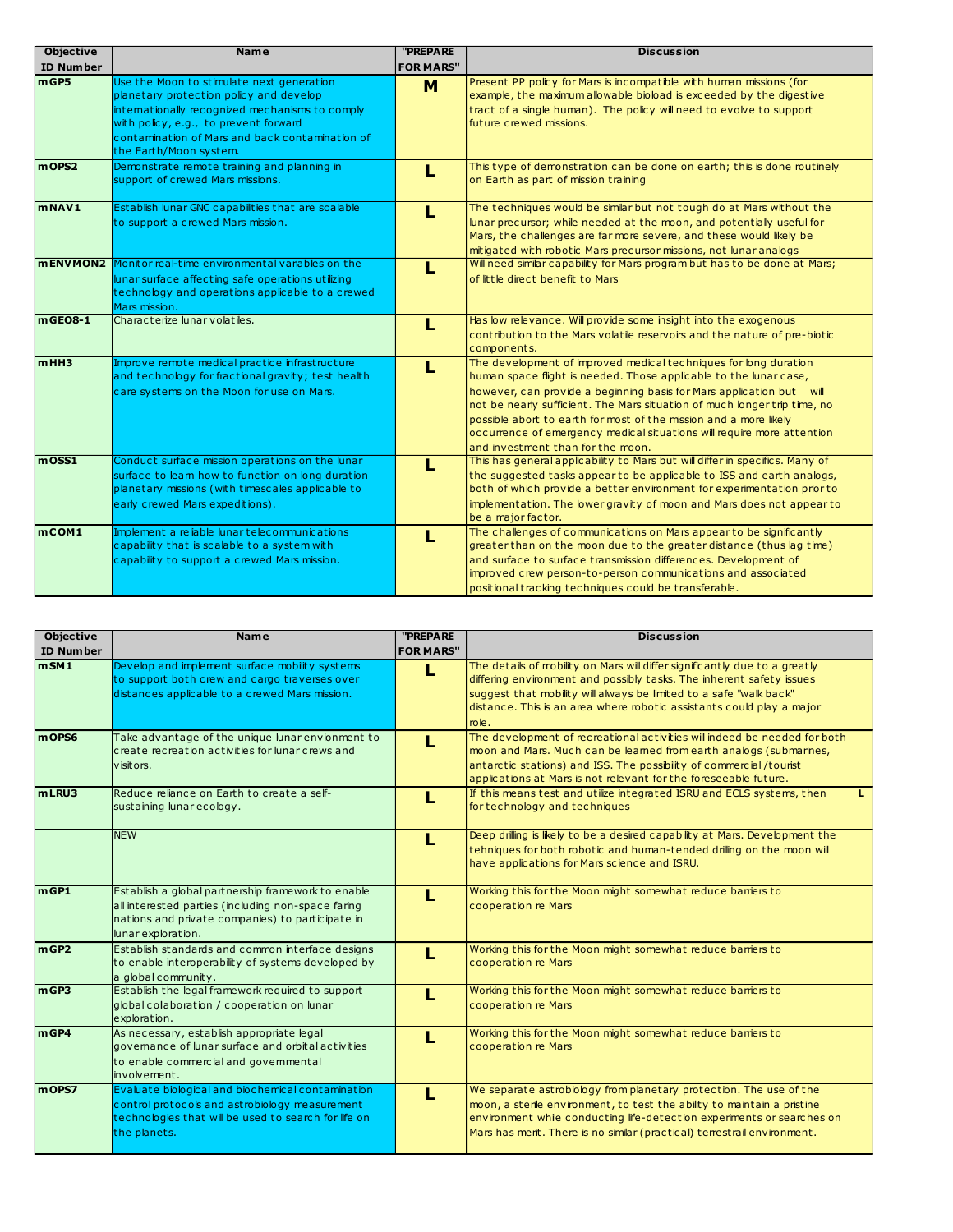# **APPENDIX 2: Lunar objectives with relevance to understanding Mars**

|                                      |                                                                                                                                                                                                                                                                                  |                                                                       | <b>Discussion</b>                                                                                                                                                                                                                                                                                                                                                                                                                                                                    |
|--------------------------------------|----------------------------------------------------------------------------------------------------------------------------------------------------------------------------------------------------------------------------------------------------------------------------------|-----------------------------------------------------------------------|--------------------------------------------------------------------------------------------------------------------------------------------------------------------------------------------------------------------------------------------------------------------------------------------------------------------------------------------------------------------------------------------------------------------------------------------------------------------------------------|
| <b>Objective</b><br><b>ID Number</b> | <b>Name</b>                                                                                                                                                                                                                                                                      | <b>"RELEVANCE TO</b><br><b>UNDERSTANDING</b><br><b>MARS" PRIORITY</b> |                                                                                                                                                                                                                                                                                                                                                                                                                                                                                      |
| mGEO1-1                              | Determine the internal structure and dynamics of<br>the Moon using a long-lived and extensive network<br>of lunar seismometers.                                                                                                                                                  | н                                                                     | $(1)$ Understanding the internal structure and mantle dynamics of a<br>second planetary body (the Earth being the first) will provide<br>invaluable insights into the dynamical history of the martian mantle<br>and core, the history of the martian magnetic field, and the evolution<br>and structure of primary planetary crusts. (2) Deploying and<br>maintaining a highly sensitive seismic network on the Moon is relevant<br>to deploying a network on Mars.                 |
| $mgEO1-2$                            | Determine the diversity of crustal rocks, including<br>the nature of the magma ocean, to better<br>understand planetary differentiation processes and<br>the structural and geochemical components of the<br>lunar crust and mantle, including their interactions.               | н                                                                     | (1) Understanding the internal structure and mantle dynamics of a<br>second planetary body (the Earth being the first) will provide<br>invaluable insights into the dynamical history of the martian mantle<br>and core, the history of the martian magnetic field, and the evolution<br>and structure of primary planetary crusts. (2) Deploying and<br>maintaining a highly sensitive seismic network on the Moon is relevant<br>to deploying a network on Mars.                   |
| $mgEO4-1$                            | Characterize the flux of impacting bodies in the<br>Earth-Moon system during early solar system<br>history, with emphasis on time variations in flux of<br>objects, the nature and origin of the impactors and<br>their possible role in delivering volatiles, the nature<br>lo. | H                                                                     | Understanding the character of the impact history of the inner solar<br>system from 4.5-3.8Ga is fundamental to reconstructing the planetary<br>surface environments under which life arouse. Further, the early<br>impact history played a role in the early atmosphere, early tectonics,<br>and the delivery of volatiles. All of these are tied to the important<br>Mars theme of follow the water. Also impact history may have a role<br>in planetary asymmetry.                |
| $m$ GEO4-2                           | Characterize the crater production function (i.e.,<br>impactor flux as a fuction of size) for the Moon over<br>the past 3.5 billion years.                                                                                                                                       | н                                                                     | Establishing a well defined impact flux for the Earth-Moon system for<br>the last 3.8 Ga is a step in better understanding the impact flux on<br>Mars. Further, minor spikes in impact flux that have been suggested<br>for the Earth -Moon system during that period of time may have been<br>experienced by Mars? Clearly an influence on evolution of life in the<br>Earth-Moon system. An influence on the evolution of potential<br>habitats on Mars? (misspelling of function) |
| mGEO6                                | Understand the nature and history of solar<br>lemissions.                                                                                                                                                                                                                        | н                                                                     | Reconstructing the history of the sun has high relevance to potential<br>evolution of life on Earth and Mars.                                                                                                                                                                                                                                                                                                                                                                        |
| mOPS7                                | Evaluate biological and biochemical contamination<br>control protocols and astrobiology measurement<br>technologies that will be used to search for life on<br>the planets.                                                                                                      | M                                                                     | The understandings gained in assessing these PP implications will be<br>of relevance to the design of experiments searching for life on Mars.                                                                                                                                                                                                                                                                                                                                        |

| <b>Objective</b>  | <b>Name</b>                                                                                                                                                                                                                                                  | <b>"RELEVANCE TO</b>                          | <b>Discussion</b>                                                                                                                                                                                                                                                                                                                                                                                                                                                                                              |
|-------------------|--------------------------------------------------------------------------------------------------------------------------------------------------------------------------------------------------------------------------------------------------------------|-----------------------------------------------|----------------------------------------------------------------------------------------------------------------------------------------------------------------------------------------------------------------------------------------------------------------------------------------------------------------------------------------------------------------------------------------------------------------------------------------------------------------------------------------------------------------|
| <b>ID Number</b>  |                                                                                                                                                                                                                                                              | <b>UNDERSTANDING</b><br><b>MARS" PRIORITY</b> |                                                                                                                                                                                                                                                                                                                                                                                                                                                                                                                |
| mGP5              | Use the Moon to stimulate next generation<br>planetary protection policy and develop<br>intemationally recognized mechanisms to comply<br>with policy, e.g., to prevent forward contamination<br>of Mars and back contamination of the Earth/Moon<br>system. | M                                             | The understandings gained in assessing these PP implications will be<br>of relevance to the biological exploration of Mars, perhaps including<br>the strategies for MSR.                                                                                                                                                                                                                                                                                                                                       |
| mGE05-2           | Study meteorite impactors on the Moon.                                                                                                                                                                                                                       | M                                             | Understanding the character of the impact history of the inner solar<br>system from 4.5-3.8Ga is fundamental to reconstructing the planetary<br>surface environments under which life arouse. Further, the early<br>impact history played a role in the early atmosphere, early tectonics,<br>and the delivery of volatiles. All of these are tied to the important<br>Mars theme of follow the water. Also impact history may have a role<br>in planetary asymmetry. This task is less important than mGEO4-1 |
| $mgEO1-4$         | Understand the origin and structure of the Moon.                                                                                                                                                                                                             | M                                             | Modified summary to remove discussion of exogenous (delivered from<br>$\vert$ outside the Moon) volatile reservoirs. This is considered in mGEO8-1.<br>Understanding the endogenous volatile reservoirs and mantle volatile<br>budget on the Moon is relevant to Mars it provide                                                                                                                                                                                                                               |
| $m$ GEO1-3        | Understand the origin and structure of the Moon.                                                                                                                                                                                                             | м                                             | Characterizing these geophysical parameters in a planetary body<br>other than Earth enables a more fundamental understanding, but of<br>the importance of these parameters on Mars.                                                                                                                                                                                                                                                                                                                            |
|                   | <b>NEW</b>                                                                                                                                                                                                                                                   | M                                             | Deep drilling is likely to be a desired capability at Mars. Development<br>the tehniques for both robotic and human-tended drilling on the moon<br>will have applications for Mars science and ISRU.                                                                                                                                                                                                                                                                                                           |
| mGEO <sub>2</sub> | Characterize new impact events similar to those<br>that would degrade more quickly on other planets.                                                                                                                                                         | L                                             | Contribute to our understanding of recent impact flux in the Earth-<br>Moon system that could then be compared to Mars. (also misspelling<br>of morphology)                                                                                                                                                                                                                                                                                                                                                    |
| $m$ PWR1          | Develop lunar power generation and storage<br>systems required to facilitate increasing surface<br>durations using techniques and systems that are<br>applicable to a crewed Mars mission.                                                                   | L                                             |                                                                                                                                                                                                                                                                                                                                                                                                                                                                                                                |
| mOPS3             | Conduct Mars Analog tests on the lunar surface.                                                                                                                                                                                                              | L                                             |                                                                                                                                                                                                                                                                                                                                                                                                                                                                                                                |
| mLRU9             | Perform lunar resource excavation, transport,<br>delivery, and construction on the lunar surface with<br>techniques that provide the highest degree of<br>extensibility to Mars.                                                                             |                                               |                                                                                                                                                                                                                                                                                                                                                                                                                                                                                                                |